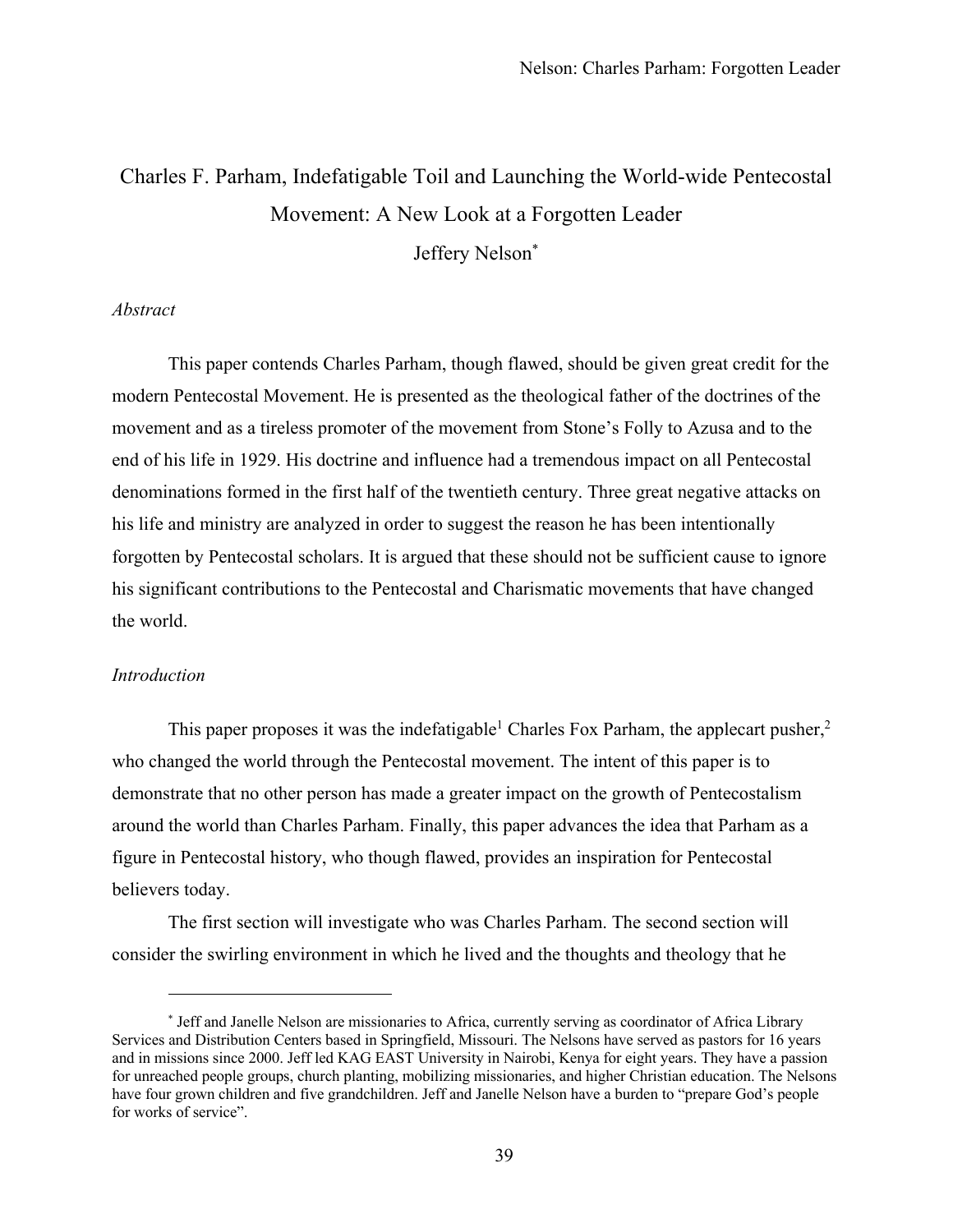## *International Journal of Pentecostal Missiology 7:1 (2020)*

developed as a result. The third section will summarize the origins of the Pentecostal Movement, particularly surrounding the outpouring at Topeka, Kansas in January 1901 and its expansion to Texas and then to Azusa Street Mission in 1906 and beyond. The fourth section will delve into his year of thorns when he faced three devasting assaults on his ministry. The fifth section will look at living with the thorns and how his life and ministry was affected by the year of thorns that he carried the rest of his life. The sixth section will focus on his lasting influence, proposing that Pentecostal denominations founded in the years immediately following 1901 can trace its roots to Charles Parham and concludes with his death.

## *1. Who is Charles Fox Parham?*

Who is Charles Fox Parham? Is he the father of the modern Pentecostal Movement? Is he the theologian who introduced speaking in tongues as the Bible evidence of the baptism in the Holy Spirit to the Christian world? Or is he a racist? Is he sexually deviant? Is he a man fixated with authority, power, fame, and building a name and kingdom for himself? This paper seeks to answer critics concerning the three major accusations centering around the years 1906-1907 concerning sexual accusations, racism, and authority.

#### *The fastest growing phenomenon in world religious history*

The Pentecostal Movement, with its offspring involving the Charismatic and Third Wave Movements,<sup>3</sup> has been called, the "fastest growing phenomenon in world religious history."<sup>4</sup> The movement that God used Charles Parham to ignite has grown to half a billion adherents in 115 years, while it took the Catholic church 1900 years to reach the same number.<sup>5</sup> Islam, often quoted as the fastest growing religion,<sup>6</sup> is growing at a rate of  $3,350$  adherents per year since its inception, while the Pentecostal/Charismatic Movement has grown at the rate of 15,469 adherents per year since its inception.<sup>7</sup> It is therefore reasonable to conclude that the Pentecostal/Charismatic Movement is the fastest growing phenomenon in world religious history.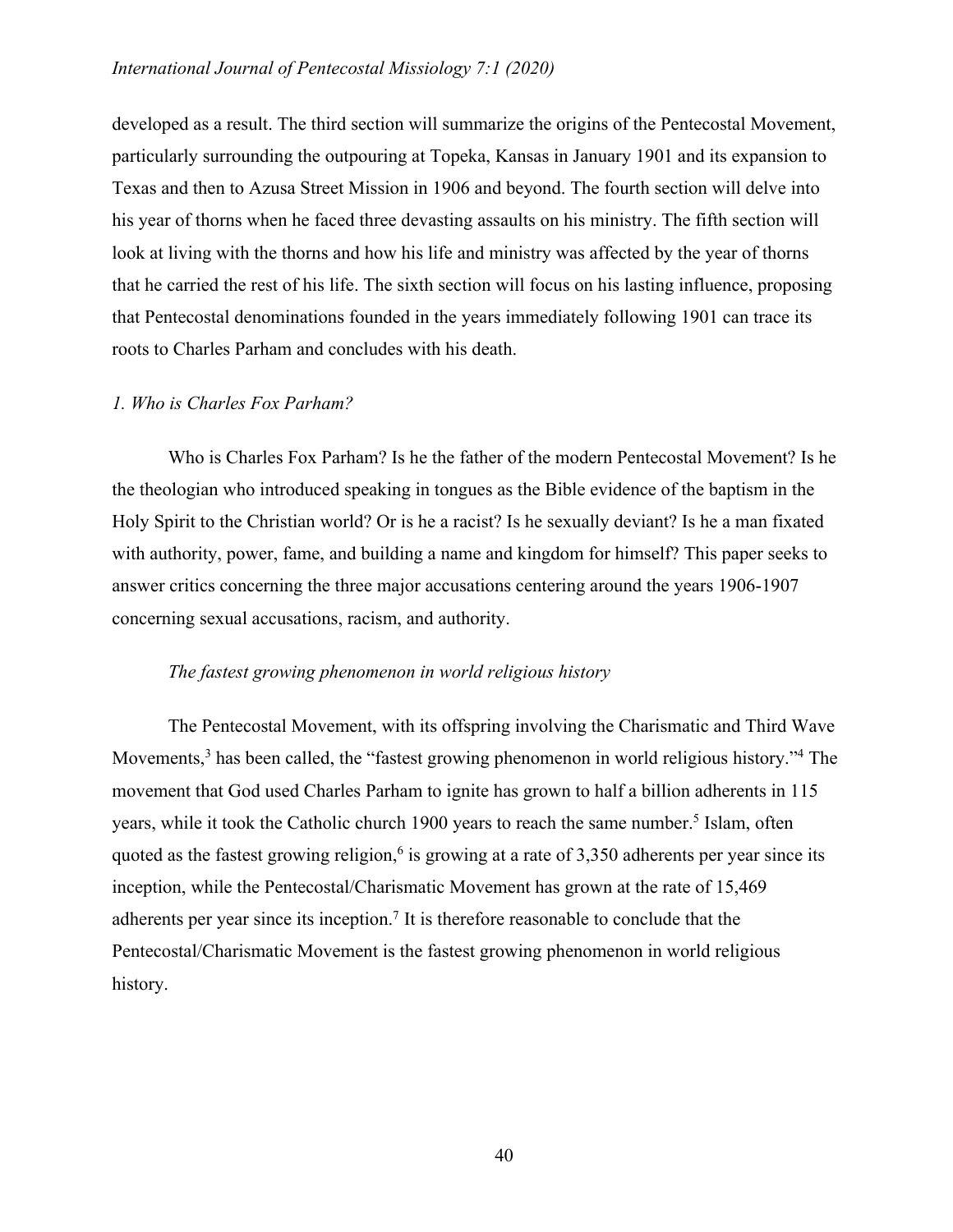## *Greatest impact on the Pentecostal Movement*

But can we also conclude that this has a direct connection to Parham? Can we conclude that no other person has made a greater impact on the growth of Pentecostalism around the world than Charles Parham? While it has been argued that there have been spiritual gifts manifested throughout the centuries including speaking in tongues, $\delta$  after the first Christian century until the outpouring of January 1, 1901, these were largely local geographic events with limited duration.

Two elements were absent in these events that were present in the movement God ignited through Parham. First, there was not a theological understanding that speaking in tongues was the Bible evidence of the Baptism in the Holy Spirit, as identified and taught by Parham.<sup>9</sup> And second, there was not a world-wide outpouring of the Holy Spirit that affected every continent as happened following Parham's identification and tireless teaching on the subject.

Candle light services are popular with youth groups and churches. They demonstrate how that from one candle, all of the other candles in the room receive their flames. Like a candle light service, outpourings during the second to nineteenth centuries had ignited a group in local geographic areas who had candles lit, but after a generation or so, all lights were out. Parham saw the spark ignited at Topeka as a sacred trust, and he worked with both the delicate worshipful heart of Mary and the strong work ethic of Martha to ensure that every person he could reach had their candle lit before his time on earth was finished. The candles God lit at Stone's Folly in January 1901 began igniting others from Topeka to Baxter Springs, KS, to Houston, TX to Zion, IL, to New York, NY, to Los Angeles, CA, to many other countries (including but limited to South Africa, China, Japan, Korea, and Australia)10 even before Azusa Street (1906-1909). Then "so many missionaries went out from Azusa (some 38 left in October 1906) that within two years, the movement had spread to over 50 nations, including Britain, Scandinavia, Germany, Holland (the Netherlands), Egypt, Syria, Palestine, South Africa, Hong Kong, China, Ceylon (now Sri Lanka), and India. Christian leaders visited from all over the world."<sup>11</sup> The light of the first candle lit in January 1901 was carried by hand and printed page and lit hundreds of thousands of candles in at least 50 countries around the world within a decade.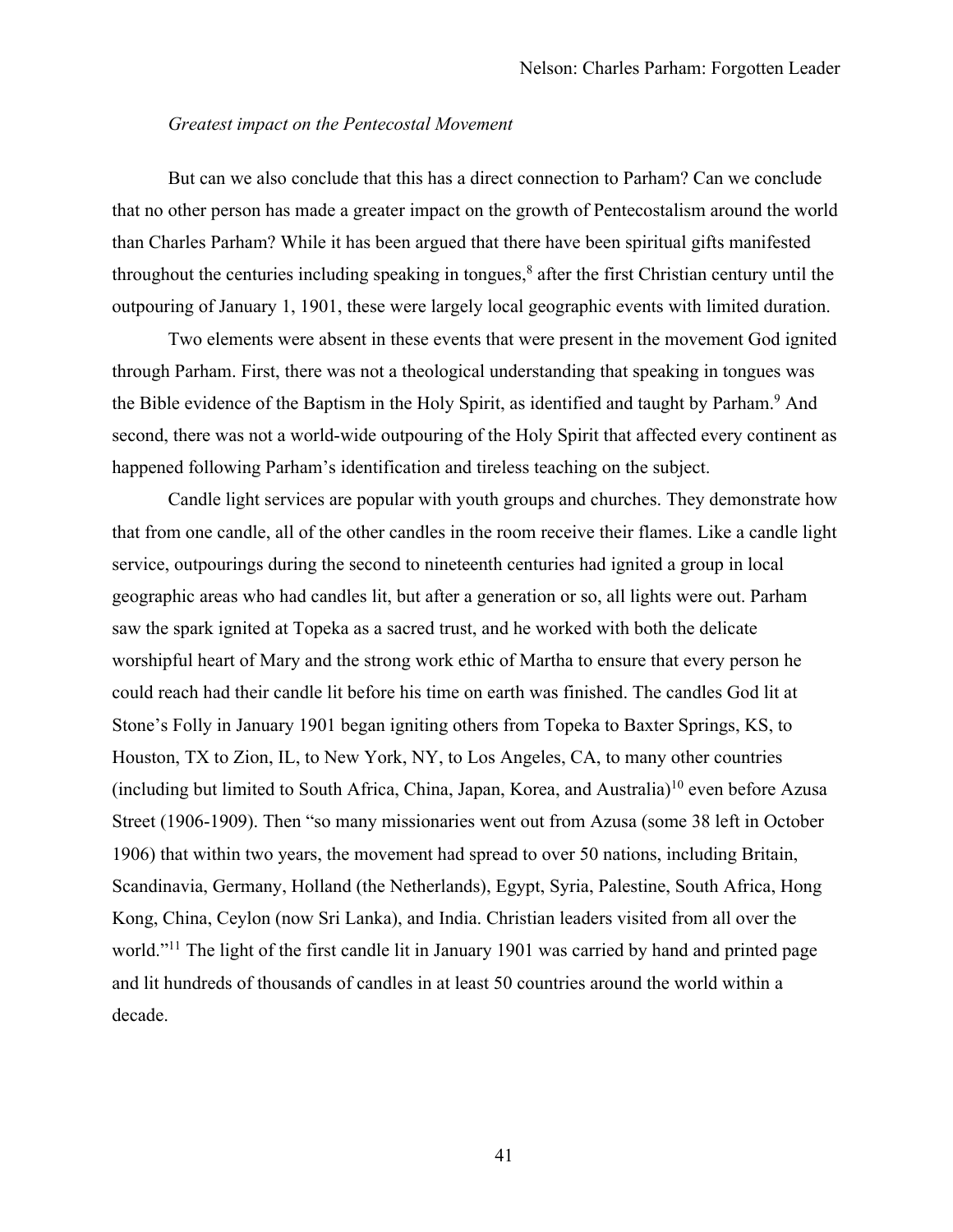# *The spread of Pentecostalism*

Most often the Pentecostal theology and experience traveled through people who were in meetings where they received this baptism, but sometimes through written media, people read the testimonies of others and sought that God might also give them everything he has. J. Roswell Flower states, "From there (Azusa) it spread to all parts of the earth, for … every Pentecostal unit in existence today can be traced back to that obscure beginning in the State of Kansas."<sup>12</sup> Everywhere to which the Pentecostal message spread around the world and every denomination that calls itself Pentecostal today can be traced back to Parham. Even those local groups that experienced speaking in tongues just prior to 1901, which were still operating in the gifts of the Spirit, began choosing to attach themselves to the Pentecostal Movement because of their agreement with the spirit and teaching of the movement. The Scandinavians of North Dakota and Minnesota<sup>13</sup> and the Church of God in Christ, Memphis, TN, serve as examples of these mergers<sup>14</sup>.

## *Pentecostal denominations*

The Pentecostal denominations that emerged in the first 20 years after the outpouring at Topeka all had direct lines back to Parham: Apostolic Faith (1906), Church of God in Christ, founded by C. H. Mason (1897), and the Church of God (Cleveland, Tennessee) established by A. J. Tomlinson (1906).<sup>15</sup> The first eight Executive Presbyters selected at the first General Council of the Assemblies of God in Hot Springs, AR in 1914 had a direct line back to Parham. Four of them directly and the other four through Azusa Street.<sup>16</sup>

#### *Parham had the greatest impact*

Since every Pentecostal group in existence today can trace its roots back to Parham, it can be stated that no other person has made a greater impact on the growth of Pentecostalism around the world than Charles Parham. Parham held the candle ignited at the first Holy Spirit fire fall and he carried it to thousands, who then carried it to thousands more, until today, one quarter of all Christians and nearly ten percent of all people on Earth are holding lit candles of the Spirit.17

Parham considered himself an applecart pusher.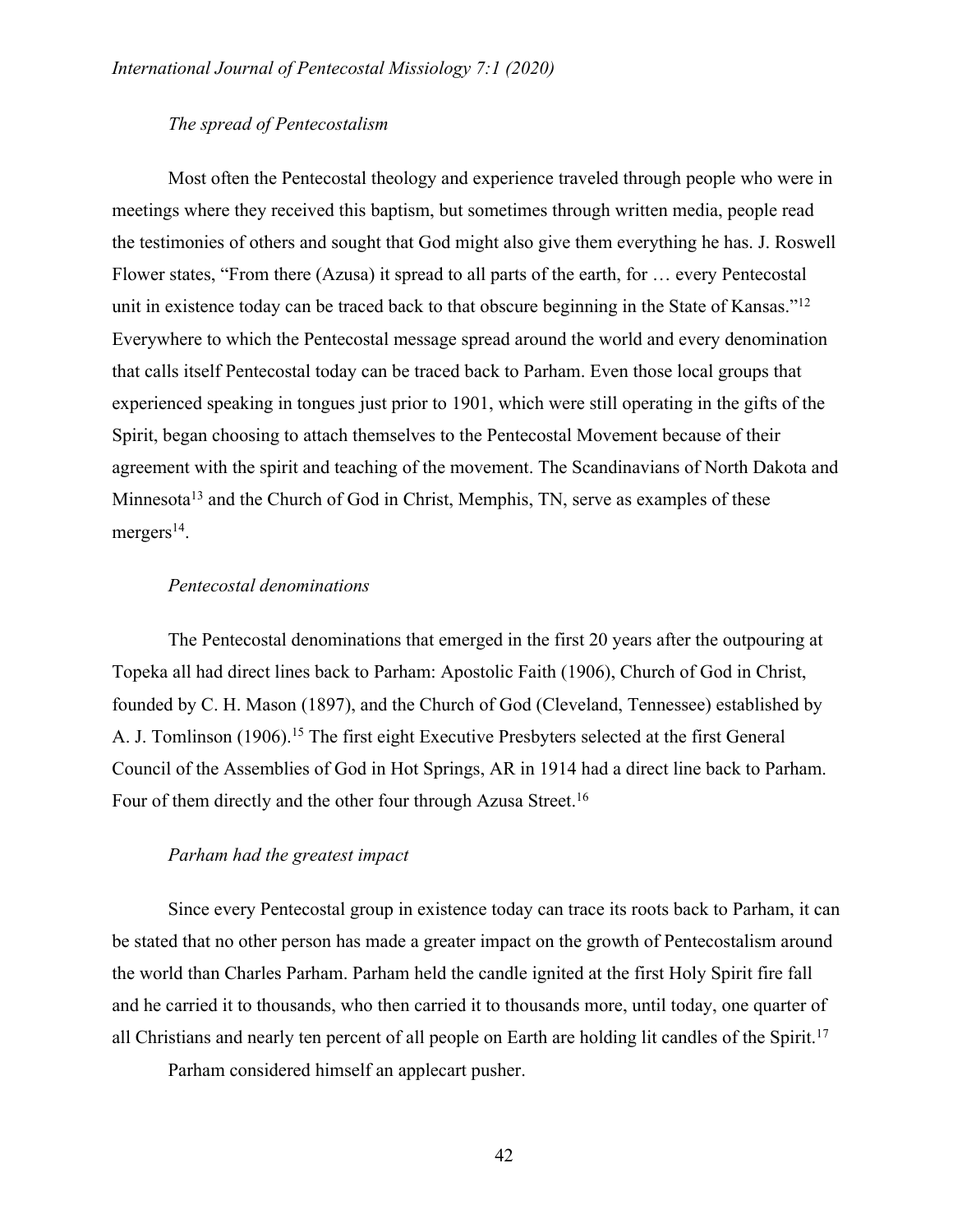"The Lord used the Apostolic Faith Movement as an applecart to push the truth of Pentecost along in, until it became a world-wide blessing. It had fulfilled its mission, and now fades in the light of recognition of a general world-wide fellowship in extending the hand of love to all Full Gospel Movements and Churches. The heritage of this truth is the divine right of all the children of God, and the result cannot be harvested by one man or one movement."18

Though uniquely used by God for this purpose, he remained humble and left it all in God's hands. So who was this man that God so greatly used?

#### *2. Swirling Environment*

How did this all begin? Parham lived in a swirling environment at the end of the 19th century. Theologies were swirling in the American religious and cultural pot that effected all those living therein. He was born on June 4, 1873, in Muscatine, Iowa. <sup>19</sup> He, with his family, traveled West by Prairie Schooner and grew up in Eastern Kansas, rarely attending church or Sunday school.<sup>20</sup> He was a sickly (often invalid) child, who took a keen interest in spiritual things and wrestled with God over his own healing and later that of his son.<sup>21</sup> He trained at Southwestern Kansas, a Methodist college<sup>22</sup> and pastored two Methodist churches simultaneously as a young man.<sup>23</sup> He soon rejected church hierarchy,<sup>24</sup> but he had a great love for God, his people, and desired others to spend eternity with him.25

He married Sarah Thistlethwaite on December 31, 1896<sup>26</sup> and they had six children (one died in infancy).<sup>27</sup> His wife and children were loving and loyal family members who believed in him and the message he taught. The preacher in the pulpit was the man they knew at home.

#### *Restorationist*

He grew to believe in a restorationist theology that those things he read about in the New Testament could and should happen in his time.<sup>28</sup> He had a deep sense of the soon-approaching return of Christ and was compelled to preach the gospel so Christ would have many join him at his return.<sup>29</sup> Through conversations with his future grandfather-in-law, David Baker, he discussed the end-times, annihilationism, and pacificism.30 Through discussions with Bishop J. H. Allen, he learned of Anglo-Israelism and embraced it.<sup>31</sup> The Anglo- or British-Israelism movement, which believed that Anglo peoples were among the lost 10 tribes of Israel, had twomillion adherents by 1901.<sup>32</sup> In 1900 he set off on a 3,500 mile-tour, visiting restorationists,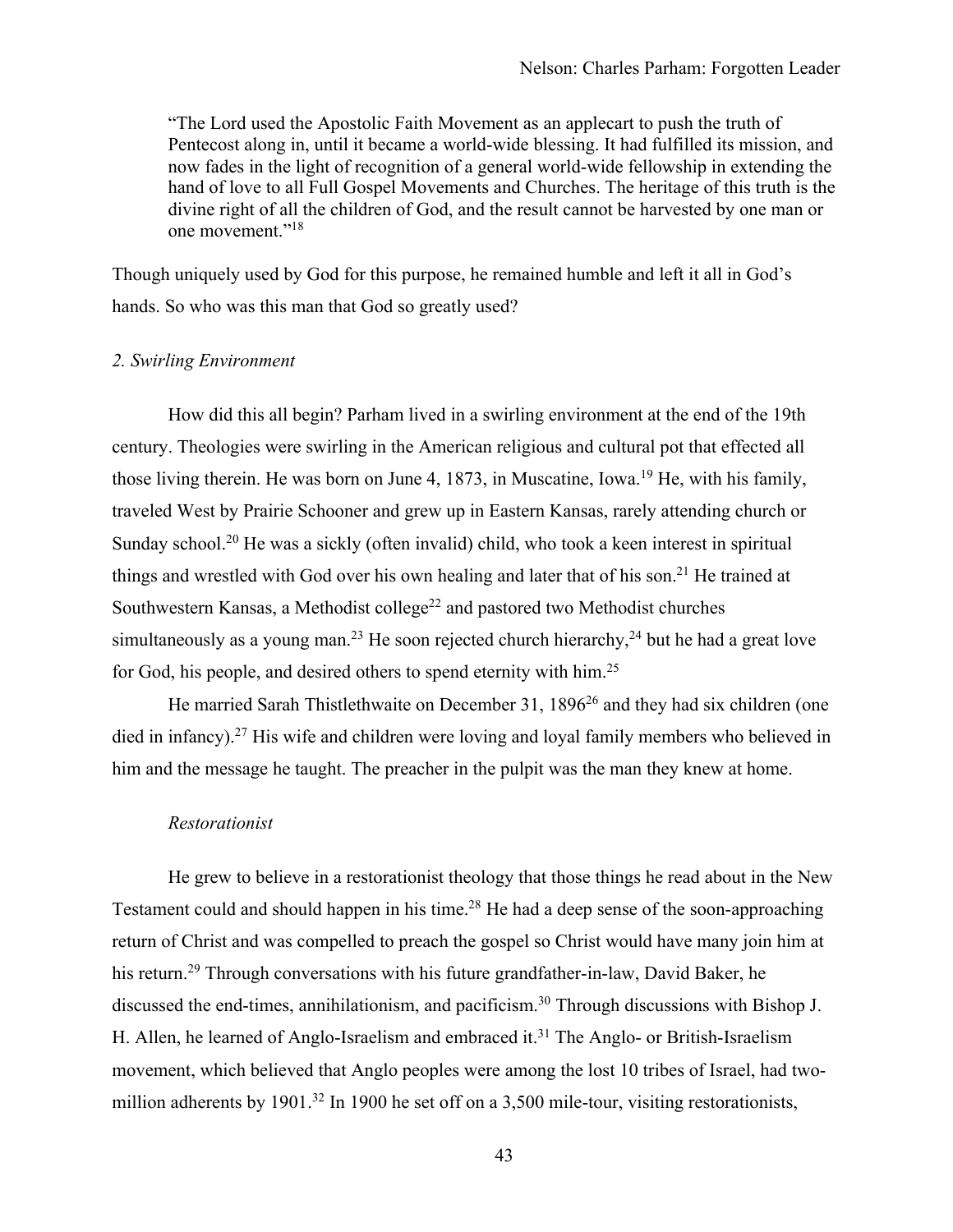missionary mobilizers, and faith healers. He visited Dowie in Chicago, IL; Malone in Cleveland, OH; Simpson in Nyack, NY; and Sanford in Shiloah, ME seeking to learn from them how to see the church restored to its New Testament reality.<sup>33</sup>

Parham's guiding theological center was that he wanted to see people come to Jesus, live holy lives, experience all that the apostolic (New Testament) church experienced and live forever with Christ in Heaven. He preached Jesus as the same yesterday, today, and forever;<sup>34</sup> what Jesus and the Apostles did, we can do today;<sup>35</sup> in the last days God will pour out his Spirit on all people;<sup>36</sup> and this is the time for a world harvest like never seen before.<sup>37</sup> Even those theologies many struggle with today seem to fit his guiding theological center. In annihilationism he believed that God would welcome repentant sinners into Heaven to be with him but lovingly destroy the souls that rejected him so that they would not suffer eternal punishment. In pacifism he believed that believers can suffer as Christ did when opposition came to him. In British-Israelism he believed that the Anglo peoples were the lost 10 tribes of Israel and they had a responsibility to preach Christ to all peoples.

It is important that one does not judge historical figures by present theological understanding. Presentism is the "uncritical adherence to present-day attitudes, especially the tendency to interpret past events in terms of modern values and concepts."38 Scholars accept Luther's theology of justification by faith, but reject his theology on the Jews,  $39$  and still honor him for his contribution for changing the world through the Protestant Reformation. Howard suggests that Luther "should be honored (for his theology of justification by faith) but not celebrated (for his theology of the Jews)."40 In a similar way could Charles Parham be given honor for his theology of Bible evidence while not celebrated for his theology of British-Israelism or other areas, as he was caught up in the swirling environment of his day?

As a young man growing up in the Assemblies of God, I was told that while other churches had a human founder such as Luther or Wesley, the Pentecostal Movement had no human origin, but it was simply a move of the Spirit. It was explained as a latter rain<sup>41</sup> that God spontaneously poured out beginning at the turn of the 20th century. While in some ways this is true, the fact that God used one man, Charles Parham, to discover the doctrine of Bible evidence and then work indefatigably until his death to spread it was never taught – at least to me. I heard his name and read the stories of Stone's Folly and Topeka. I heard about the great outpouring of Azusa Street. But it was often noted that no man began the movement.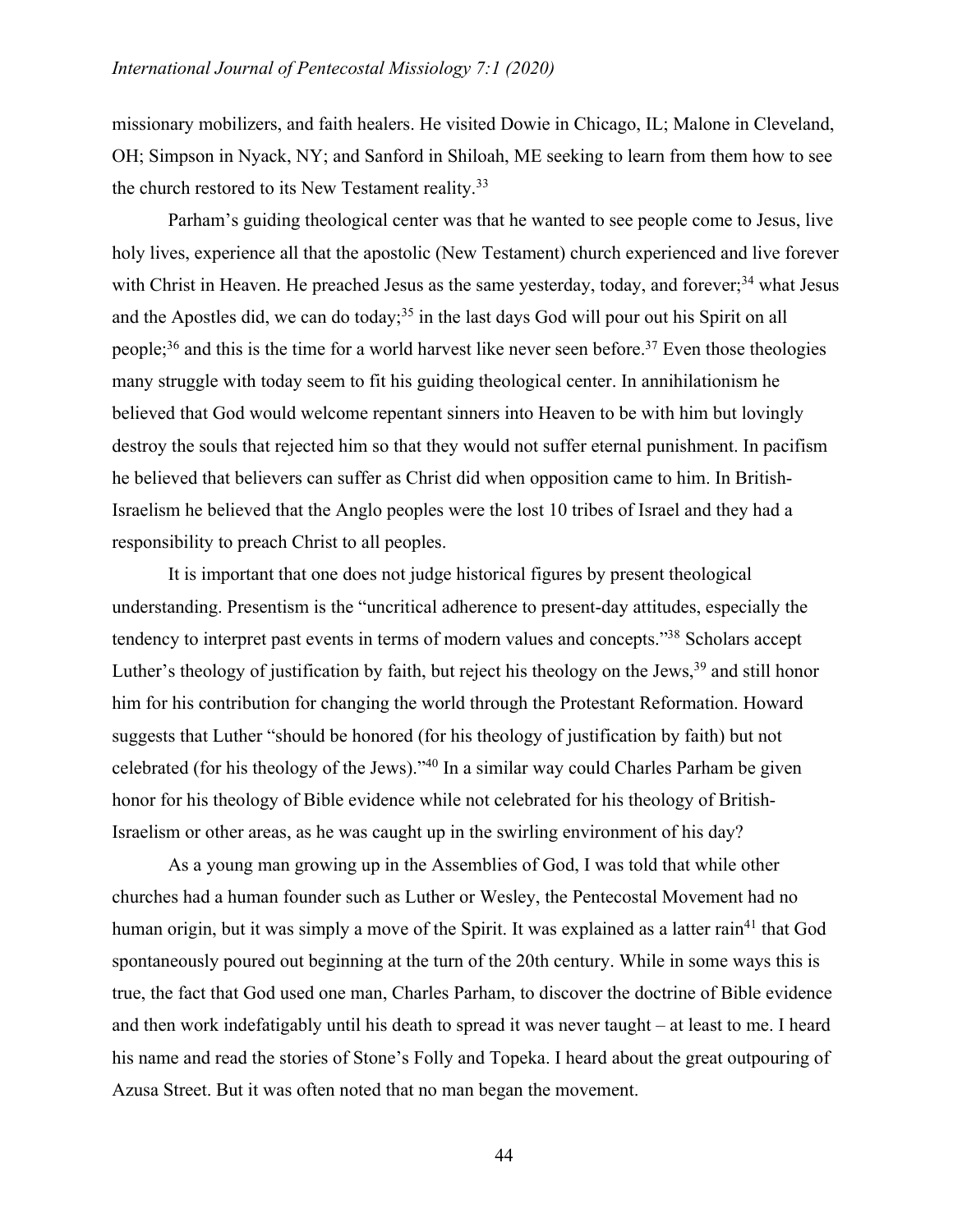The hesitancy to properly credit Parham may be due to a few reasons. First, because of his accusations and therefore questionable moral life, some may have chosen to sideline his place in the history of the Pentecostal Movement. Second, because of his dislike of church hierarchy and his aversion to forming his own organization, he left little organized work to his credit. Finally, because he viewed himself simply as an applecart pusher to spread this great outpouring to the world, Parham never felt the need to promote himself to his followers. For whatever reason, Pentecostal history has largely disregarded this tireless leader who changed the world.

#### *3. Origins of the Pentecostal Movement*

In October 1900 he opened Bethel Bible School in a building known as Stone's Folly in Topeka, KS.<sup>42</sup> The only textbook was the Bible and all students had to live by faith.<sup>43</sup> In late December he gave the 40 enrolled students<sup>44</sup> an assignment. "I set the students at work studying out diligently what was the Bible evidence of the baptism of the Holy Ghost, that we might go before the world with something that was indisputable because it tallied absolutely with the Word."45 He returned three days later, and on December 31, 1900, he called the students together for a report and a watch night service. The students reported their findings, "the indisputable proof on each occasion was, that they spake (*sic*) with other tongues."46 During the prayer meeting with about 115 individuals<sup>47</sup> that followed, lasting "two nights and three days," the Holy Spirit fell first on Agnes Ozman, later on 12 ministers of different denominations, and on Parham.<sup>48</sup> This was the spark that ignited the "fastest growing phenomenon in world religious history."<sup>49</sup> And Charles F. Parham was the match God used to ignite this spark.

From the next 29 years and 29 days (he passed away on January 29, 1929),<sup>50</sup> Charles Parham worked tirelessly to see this latter rain of the Holy Spirit spread across the whole earth. He strongly believed,

"If that great commission is carried out, if the evangelization of the world is to be accomplished, it must be through this movement, I believe. Beginning both in Judea and Jerusalem, and in Samaria and unto the uttermost parts of the earth, it must be preached, and this movement is the agency that, in the providence of God, is to fully accomplish the world-wide work."51

His statement in 1906 was echoed later. The Assemblies of God was formed in 1914 and the Second General Council, held in Chicago in November 1914, resolved to achieve "the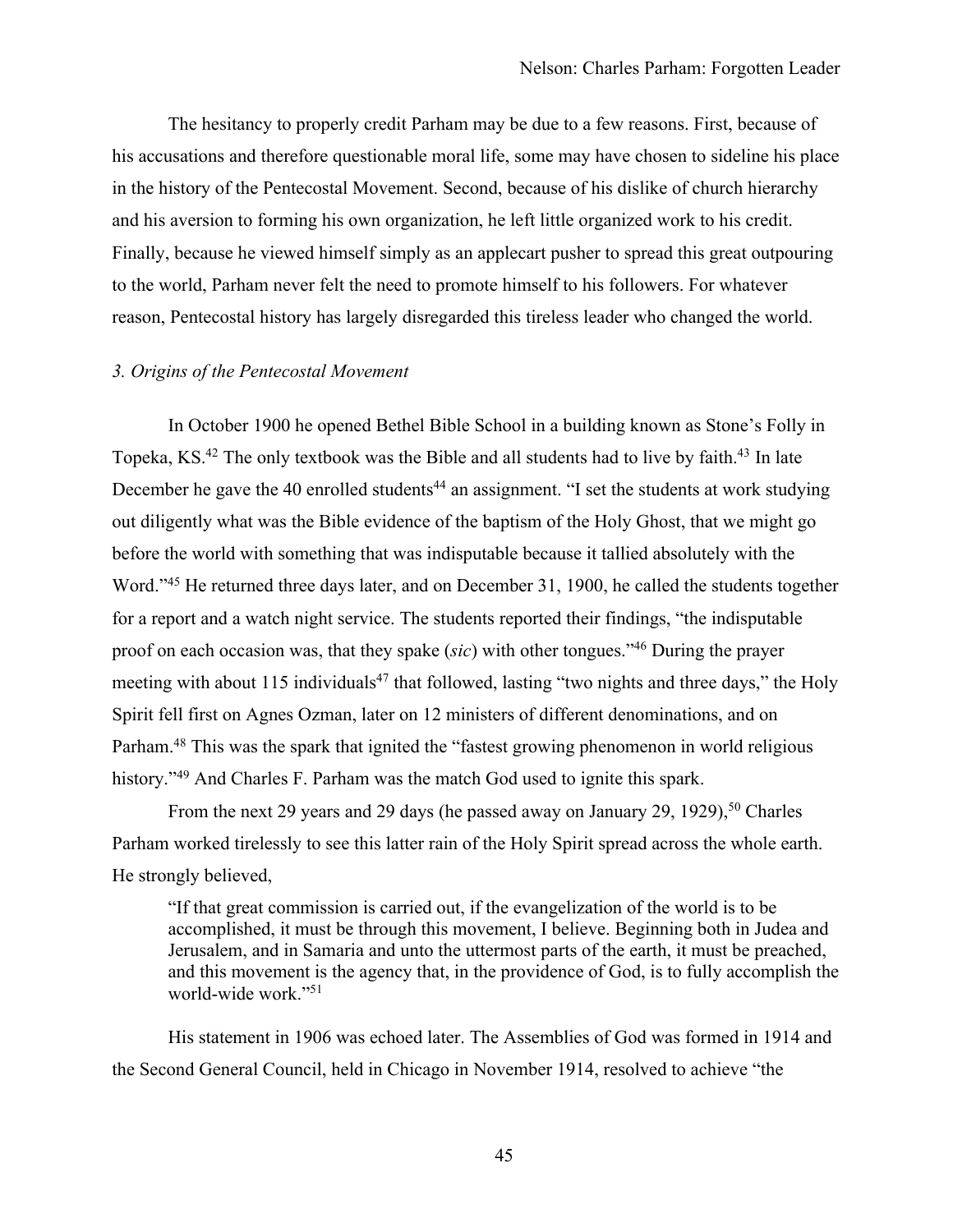greatest evangelism that the world has ever seen."52 The vision of Parham was alive in churches that were lit from his candle.

## *Living by faith*

Parham lived by faith and expected those who came to his Bible schools and healing homes to do the same. The students were not charged tuition, room, or board,<sup>53</sup> but everyone, including Parham and his family, were expected to live by faith for God to provide. He had been repulsed by ministers who spent more time asking for money than school teachers when preachers only worked about one-sixth of the time a teacher does.54 Parham never took offerings<sup>55</sup> in his meetings. He lived by faith throughout his entire ministry.

# *Indefatigable ministry*

Many times he would preach two or three times a day for weeks at a time in a town, a village, or a city. When he was in Zion City and had to meet in homes rather than a hall, he would travel to five homes in a night, preaching typically from 7:00 pm until Midnight.<sup>56</sup> Many years Charles Parham traveled between 5,000 and 8,000 miles by horse and buggy, then train, and then automobile holding campaigns across the U.S. He likely traveled between 100,000 and  $200,000$  miles in his 35 years of ministry. Additionally he started Bible schools,<sup>57</sup> healing homes,<sup>58</sup> orphan and widow ministries,<sup>59</sup> and took teams of workers to the streets and missions.<sup>60</sup> He kept up this evangelistic ministry for about 35 years, and he never seemed to tire of reaching people for Jesus. When he was only about 32 years old, The Houston Chronicle reported in 1906, "He remarked on the doctrine of healing held by the adherents of his faith. 'Over 100,000 people in the United States today are trusting God for healing.'"61 Near the end of his life in 1928, Connelly wrote in *A Standard History of Kansas and Kansans*, "A New York statistician has given Mr. Parham credit for the conversion of fully 2,000,000 persons."62 If these numbers are indicative of the growth of the Pentecostal movement during his lifetime, it is not surprising that today, there are over 650 million Pentecostal/Charismatic believers around the world.<sup>63</sup> Jesus said, "But the seed falling on good soil refers to someone who hears the [W]ord and understands it. This is the one who produces a crop, yielding a 100, 60 or 30 times what was sown" (John 13:23 NIV). The seed that fell in Parham's heart in January 1901 has produced a crop yielding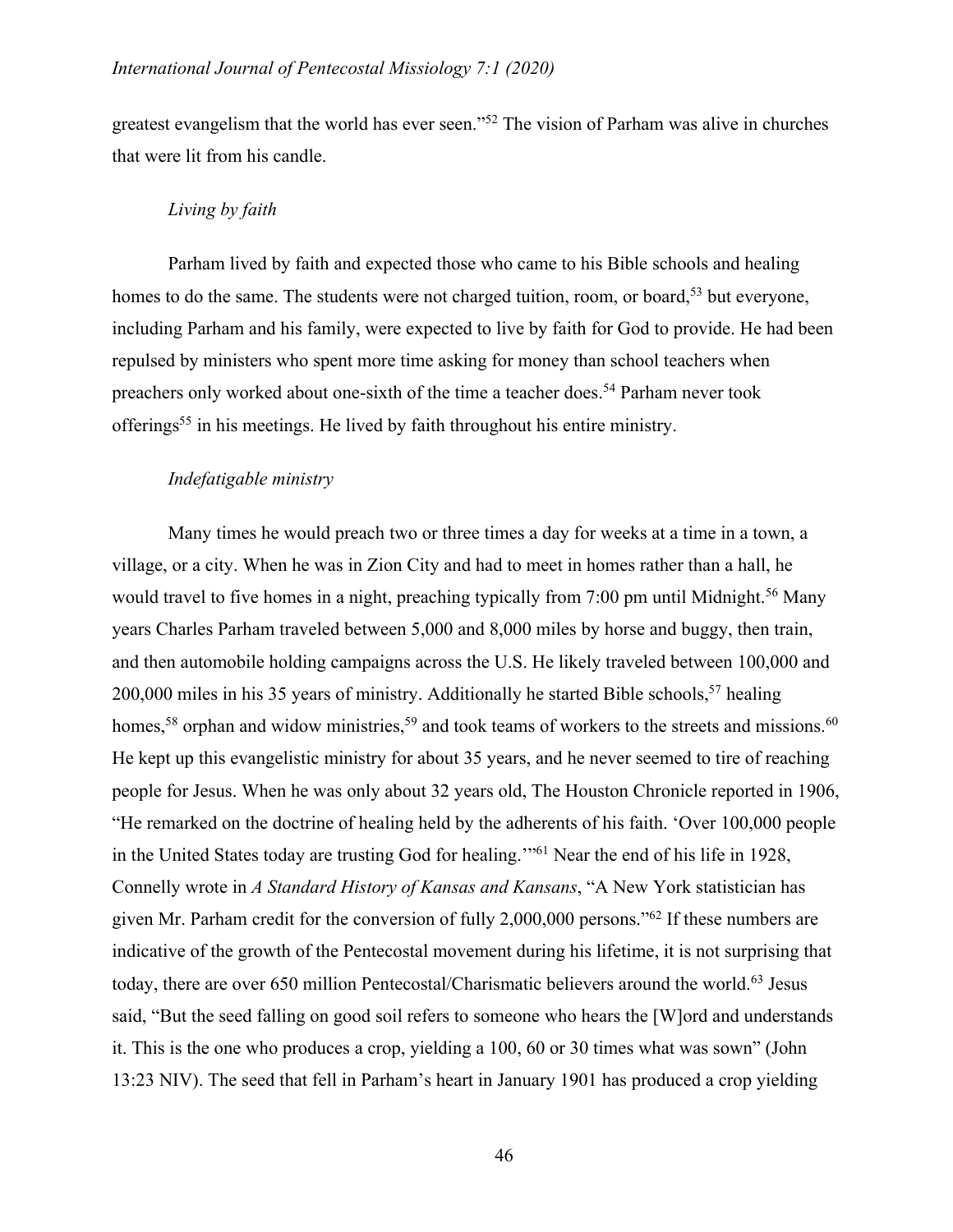hundreds of millions of what was sown. The persecution he received as a result of his theology,

he counted worth for the cause of Christ.

Parham wrote near his last year of life,

Twenty-eight years ago, baptized in the Holy Ghost and scarcely a day since that, I have not spoken in tongues. My dear friends of many years will know that I have served faithfully [through] days of indefatigable toil and nights of blackness and storm. No days were so cold and terrible or nights so frightful but what it was joy to run His errand; ever on the wing on errands of mercy and missions of love. The mighty deserts or rugged mountains, or distances long, but what it was joy to me to rush to help, feed[,] or comfort my loved ones in the Lord.<sup>64</sup>

And also,

Brethren, let us rise to the emergency of the hour, to the privilege that God has given us, and to spread the [g]ospel of [f]ull salvation and preparation for our coming redemption to the end of the earth. Remembering that selfish motive in our work for God is un Christ-like and that He left an example, that without considering ourselves, our own comforts or convenience or our own pleasure in the matter that we should pour our lives out in unselfish sacrificial service to our fellow men. Anything less than this would be unworthy of the high and holy calling to which God has ordained us.<sup>65</sup>

Through Parham's indefatigable life he sought to fulfill his call to preach the gospel to as many as God would allow him to preach. Could this not inspire Pentecostal believers today?

# *Not starting a church or denomination*

Parham considered himself simply an applecart pusher.<sup>66</sup> The apples were the Pentecostal truths. The applecart was the band of Apostolic Faith workers who fervently traveled from place to place across the country and around the world distributing the apples, the truths, and the experience of the Spirit. While he believed in the potential of the Pentecostal Movement and understood that God expected him to distribute Pentecost to all he could, it was not his movement, but God's. He never wanted to start a church but hoped this restoration of the gifts of the Spirit and evangelism would permeate within every church. He never sought to start a denomination, but he simply worked with his students and adherents to travel and preach the truths that God had revealed to them, at the outpouring in Topeka. Some have accused him of wanting power or a name,  $67$  but this seems inconsistent with what he constantly proclaimed.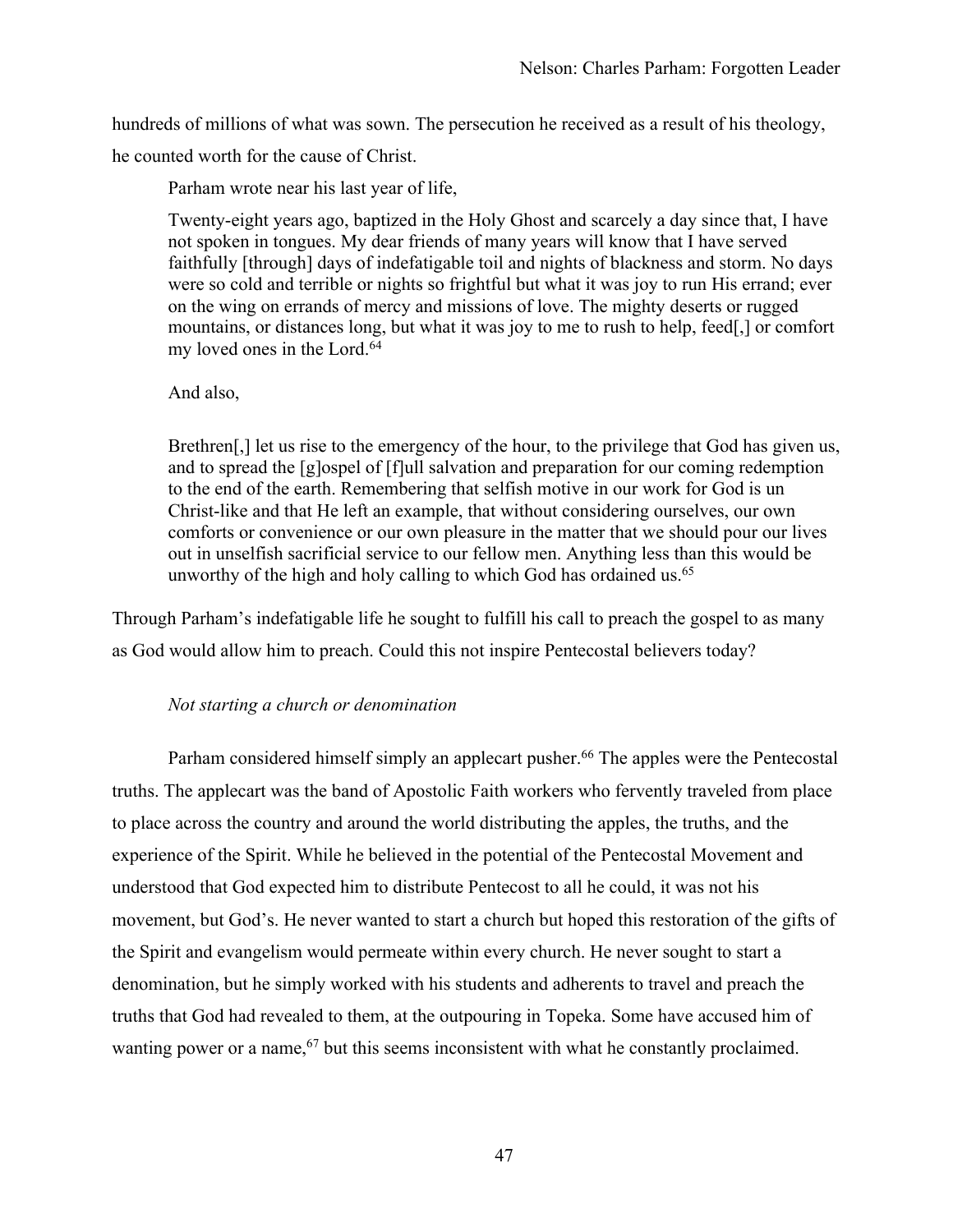## *4. The Year of Thorns*

The greatest attacks in Parham's life and ministry were hatched in 296 days between October 1, 1906 to July 24, 1907. After five years of growth and advancement of the infantile Pentecostal Movement (now numbering perhaps 100,000),<sup>68</sup> suddenly all hell broke loose. Three distinct events arose, which would be thorns in his flesh the rest of his days. These three events are related to Zion City, IL and Wilbur Glenn Voliva; Azusa Street Revival in Los Angeles, CA, and William J. Seymour; and San Antonio, TX, with an allegation Parham declared to be connected to Voliva as well. Any of these events might have stopped lesser men from continuing to carry on public ministry, but the indefatigable Charles Parham was all the more determined to carry on the call God had placed on his life.

## *The first thorn: Voliva declared a "hot war" against Parham*

In mid to late September 1906, Parham went to Zion City, IL.<sup>69</sup> He felt the call of God to go to Zion City during the annual camp meeting of the Apostolic Faith in September 1906 in Baxter Springs, KS.<sup>70</sup> He had also been asked by Seymour to come to Los Angeles<sup>71</sup> and help him with fanaticism problems arising at the revival at Azusa Street. "However it must have been the plan of God to let the wheat and the tares grow together (speaking of the problems at Azusa), as Mr. Parham was definitely led to go to Zion City first."72 Some will later argue that it was Parham's desire to take advantage of the leadership vacuum in  $Z$ ion<sup>73</sup> that led him to go there, before responding to Seymour's appeal for help with fanaticism, hypnotism, and spiritists. It is difficult to determine one's motives and know to whom God is speaking what. But if one accepts Parham at his own word, then one accepts that he felt God leading him to Zion, before he went to Los Angeles. Both places, and San Antonio to follow, were to become hornet nests for him.

John Alexander Dowie, a divine healing evangelist with a tremendous following from the United Kingdom to Australia and then to the United States, had founded a Christian utopia at Zion City, IL, in 1900.<sup>74</sup> Parham had visited Dowie in Chicago sometime between March and October 1900, on his trip to visit faith healers and restorationist ministers.<sup>75</sup> Zion City had but one church, the Christian Catholic Apostolic Church, alongside banks, businesses, and all the elements of a modern city. At this city though, no hospital aid or doctors were allowed, as everyone was to receive their divine healing. All businesses were owned by the church and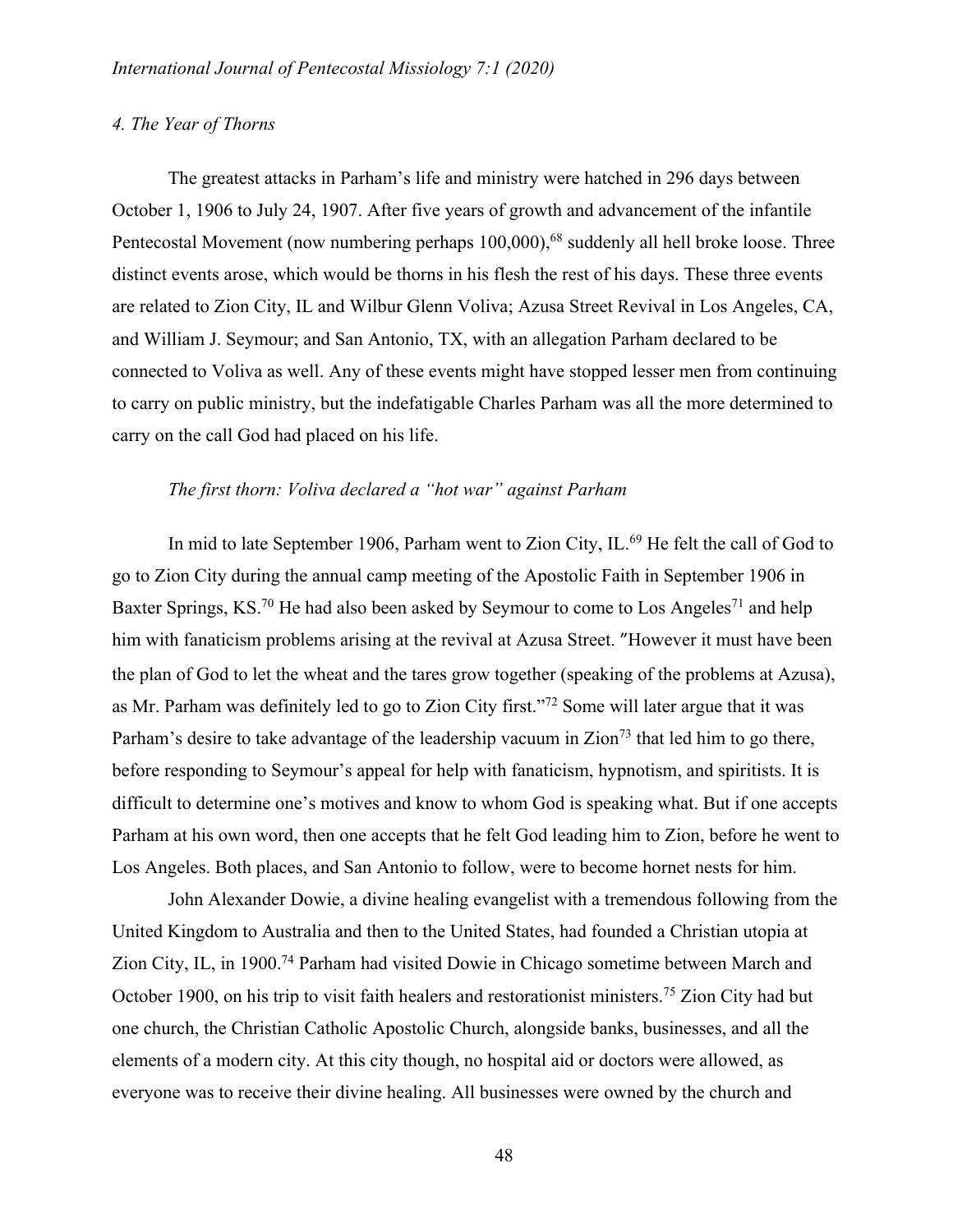everyone worked for the common good. Dowie insisted on racial equality in Zion; well ahead of his time.<sup>76</sup>

Dowie's physical health declined in 1905 after suffering a stroke,<sup>77</sup> Parham arrived in October 1906,78 and Dowie continued to decline in health and subsequently died in 1907. During his decline he called on an associate, Wilbur Glenn Voliva, to lead the church and city on his behalf. Dowie signed over temporary leadership to Voliva to serve as "power of attorney." He abused the trust placed in him by Dowie and quickly removed Dowie from all authority. Voliva accused Dowie of misappropriating church funds and polygamy. When Dowie returned to reassert his authority, Voliva successfully blocked it legally and had asserted himself as leader.<sup>79</sup> Voliva was to become Parham's "thorn in the flesh, a messenger of Satan to buffet him" (2 Cor. 12:7).

Voliva ruled the church and city with an iron fist. He thrived on posting signs around the city such as, "Tobacco – You have no more right to pollute with tobacco smoke, the atmosphere which clean people have to breathe, than you have to spit in the water which they have to drink. W. G. Voliva."<sup>80</sup> Another sign at the entrance of the city read, "Zion City; no tobacco, no whisky, no beer, no theaters, no doctors, no drugs, no pork, no oysters. A clean city for a clean people."81 Voliva accused Dowie of fraud, yet before he died, it is reported that he tearfully confessed to misappropriating church funds as well. $82$ 

Parham approached ministry in Zion with trepidation. He felt God calling him there. He felt the people were like sheep without a shepherd.

Dr. Dowie had been discredited and displaced and the people were in a terrible state of confusion and unrest. Hatred and malice, envy and strife reigned in this place which had been planned for a city of righteousness and peace. From a natural standpoint, it looked like a very unfavorable time to go to Zion City with any hopes of having a meeting, but "all things are possible with God" and He can make a way, where seemingly there is no way. $83$ 

Parham at this time in Zion, as everywhere else he went. had no intention of starting a church or denomination. "Now, we do not come to establish another church. We are not a new sect. We haven't anything for you to join. We proclaim a revolution. A revolution against sin, sin in the church and out of the church, sin in high places and low places."84 He acknowledged that it was an unfavorable time to go, but obeyed God's leading, went to Zion, and experienced the first stab of the thorn that would be with him the rest of his life.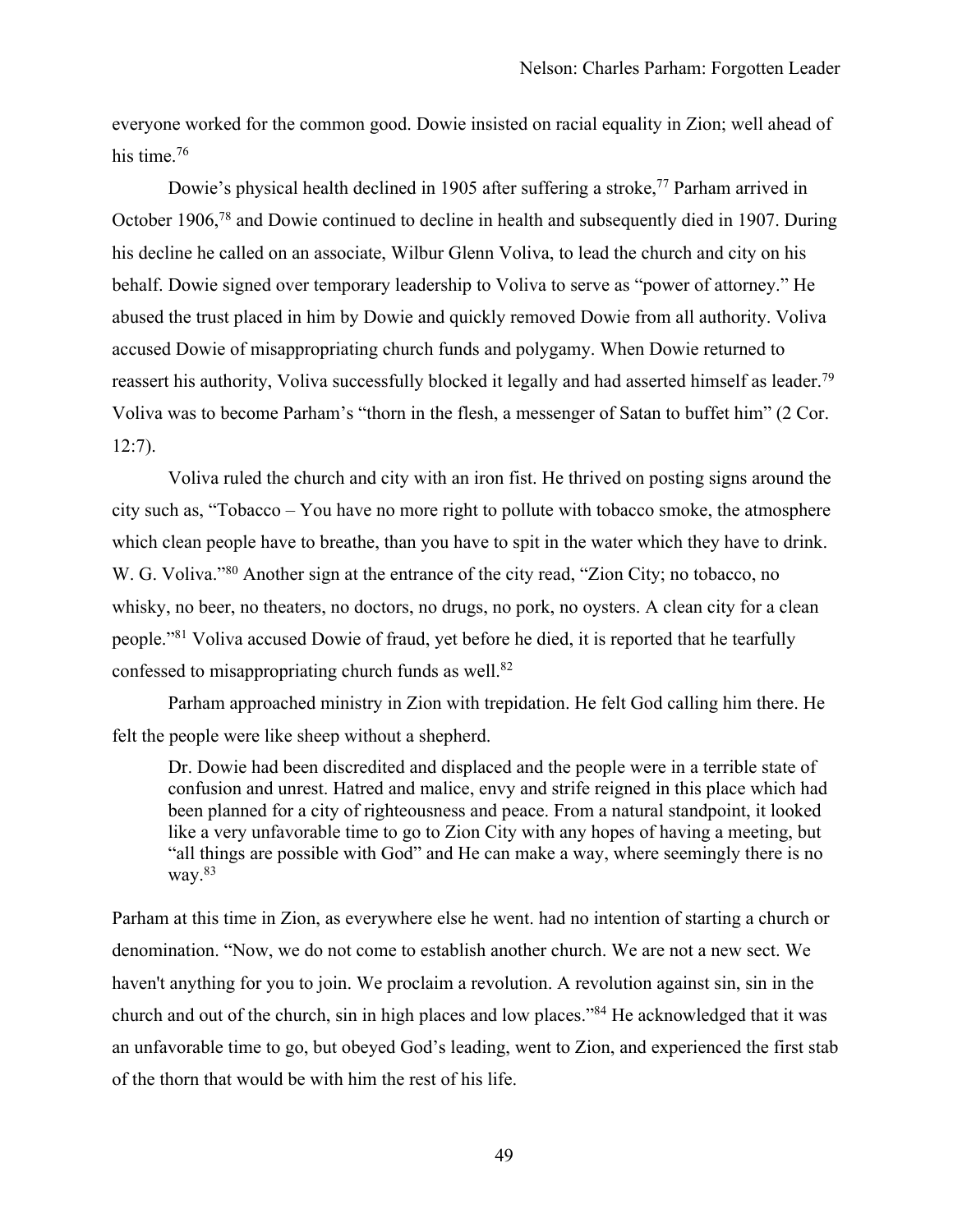## *International Journal of Pentecostal Missiology 7:1 (2020)*

Parham began meetings in Elijah Hospice<sup>85</sup> but was quickly removed, and they had to instead meet in large homes of those who wanted his ministry.<sup>86</sup> "He then began cottage meetings and many of the best homes in the city were opened for meetings. Fred F. Bosworth's home was literally converted into a meeting house."<sup>87</sup> These home meetings produced fruit of unity, faith, and love. Hundreds of people identified with Parham and gravitated toward his ministry,<sup>88</sup> which was similar to what Dowie taught in restoring healing and other miraculous elements to the church.

"Even though bitterly persecuted, as a result of these meetings and others that followed, hundreds were reclaimed from a backslidden state, marvelous healings took place, and Pentecost fell profusely. Hundreds of ministers, evangelists[,] and workers went out from Zion City after these meetings, with deeper truth and a fuller gospel than they had previously known[,] and some of them are still among the leading preachers of the world today."89 The ministry in Zion was fruitful. "With Zion in disarray, Parham reached for the harvest in Dowie's demise. And harvest he did. Hundreds of Dowie's followers, including much of Zion's leadership, joined forces with Parham; many would later rise to prominence in the Pentecostal [M]ovement."90 Goff reports, "By the end of September [1906,] Parham had garnered well over [300] followers in Zion City. Newspapers reported that 'thousands' were attending his collection of home-style Bible meetings throughout the city … Even more impressive that the numbers were the valuable converts … George A. Rogers, manager of the Elijah Hospice and a deacon in Voliva's church … A. F. Lee, secretary of the Christian Catholic Apostolic Church … [and] W. H. Peckham, former manager of the Zion City bank."91 The New York Times headline on 27 September 1906 read, "New Leader in Zion City: Says a Voice He Heard in a Vision Inspired Him—Voliva Alarmed."<sup>92</sup> Voliva, a man who sought to squelch every rising leader, reacted strongly to this nationally-recognized threat to his rule.

Voliva declared a "hot war"93 against Parham and all those who were hearing his teaching. Rather than embracing Parham for the unity, faith, and love he was bringing to the city, he felt threatened and sought to drive him and all of his followers out. He posted signs at the entrance of the city as follows:

You know that this city is the private headquarters of the Christian Catholic Apostolic Church and a place of residence for its officers and members. Those who break in here and attempt to hold meetings of any kind[,] especially to run a disgraceful monkeyhouse[,] are nothing but thieves and thugs. Old Parham from Sodom made fools and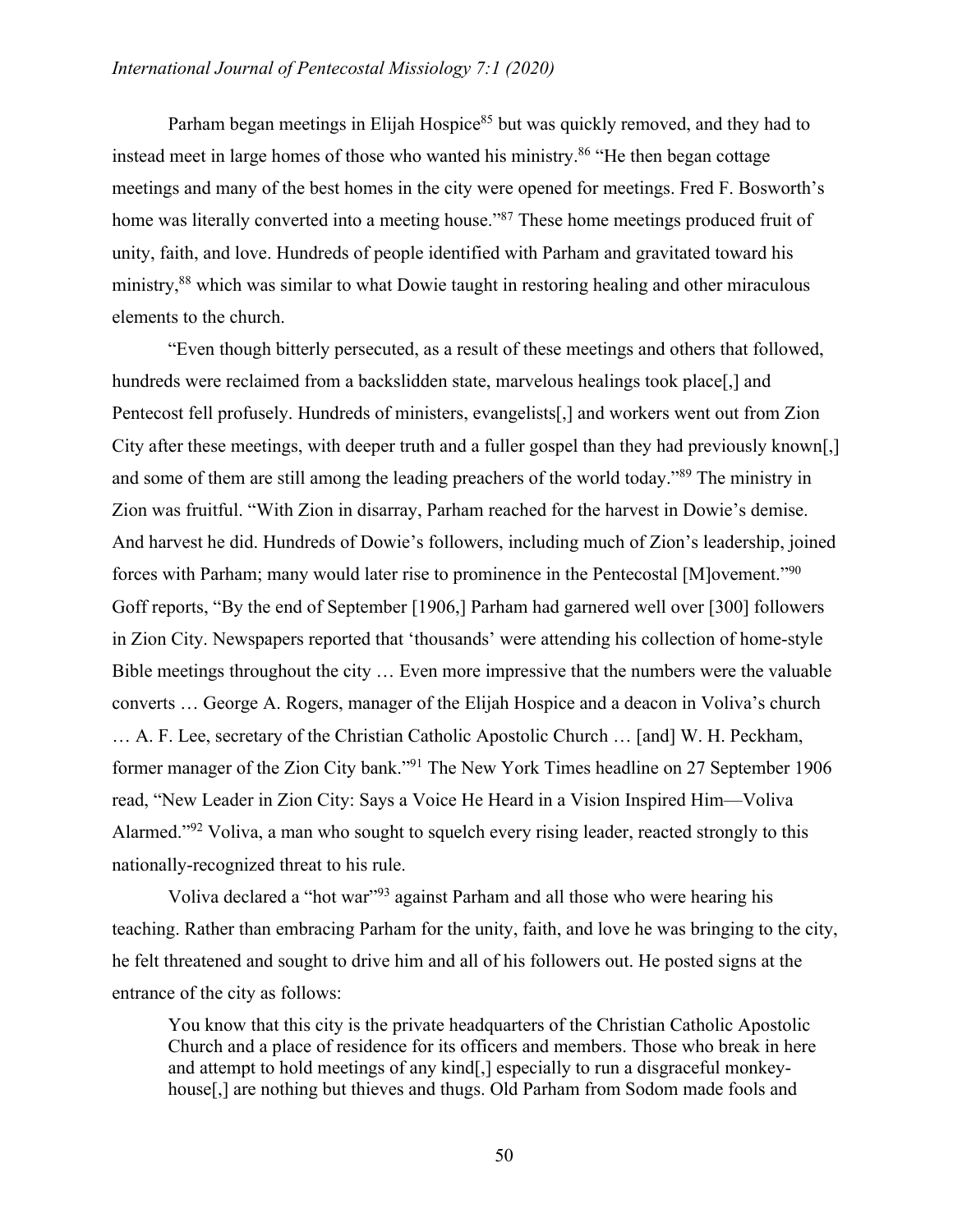monkeys out of you. Either repent of your idiotic performances, and line up for God and Zion, or pack up your stuff and get out of there and establish a zoo somewhere else. W. B. Voliva.<sup>94</sup>

Another sign read,

A perfectly plain notice. This city was established by Zion people and for Zion people only. It is the exclusive headquarters of the Christian Catholic Apostolic Church in Zion and the private home of its officers and members. No gentleman, not to mention a Christian, would break into a church settlement and attempt to hold meetings or to establish a counter-organization. Those who do are nothing more nor less than religious bums, tramps, and vagabonds, with less honor than a gang of highway robbers and thugs. Get out of this community if you have a drop of honest blood and go and establish a settlement of your own! Persons coming in here to hold meetings at the invitation of traitors, porch-climbers, election thieves, and tally-sheet mutilators need not expect any courtesy from Zion. An ecclesiastical "goat-house" or "garbage-dump" has no right within this settlement. The war is on red hot and will be waged day and night until every traitor goes to his own place! – Wilbur Glenn Voliva<sup>95</sup>

The hatred was evident in the heart of this man who had forced Dowie from the city he founded and now sought to drive out Parham, who was bringing reconciliation to its hurting and disillusioned members.

Parham however saw this persecution as part of the task of following Christ and continued about his work. His concern was for those who had come to know Christ and Pentecost. Years later on his 40th birthday, he stated: "For my enemies I have only an abiding sympathy; no words of condemnation, but only sorrow for the souls, who, through their fight on me, have been wrecked and ruined. I think the greatest sorrow of my life is the thought that my enemies, in seeking my destruction, have ruined and destroyed so many precious souls."96

Parham would return to Zion City again in December 1906 (2 months), April 1907, December 1908, and August 1914, winter of 1916, to continue to minister among those who had received the teachings of Pentecost. At one time in 1907, there were 2,000 people in attendance<sup>97</sup> at a Parham meeting in Zion (a city that had only about 6,000 residents in 1902).<sup>98</sup> He was not intimidated by the messenger of Satan. He returned to Zion as Paul returned to Ephesus, Philippi, and Thessalonica, after receiving persecution and threats.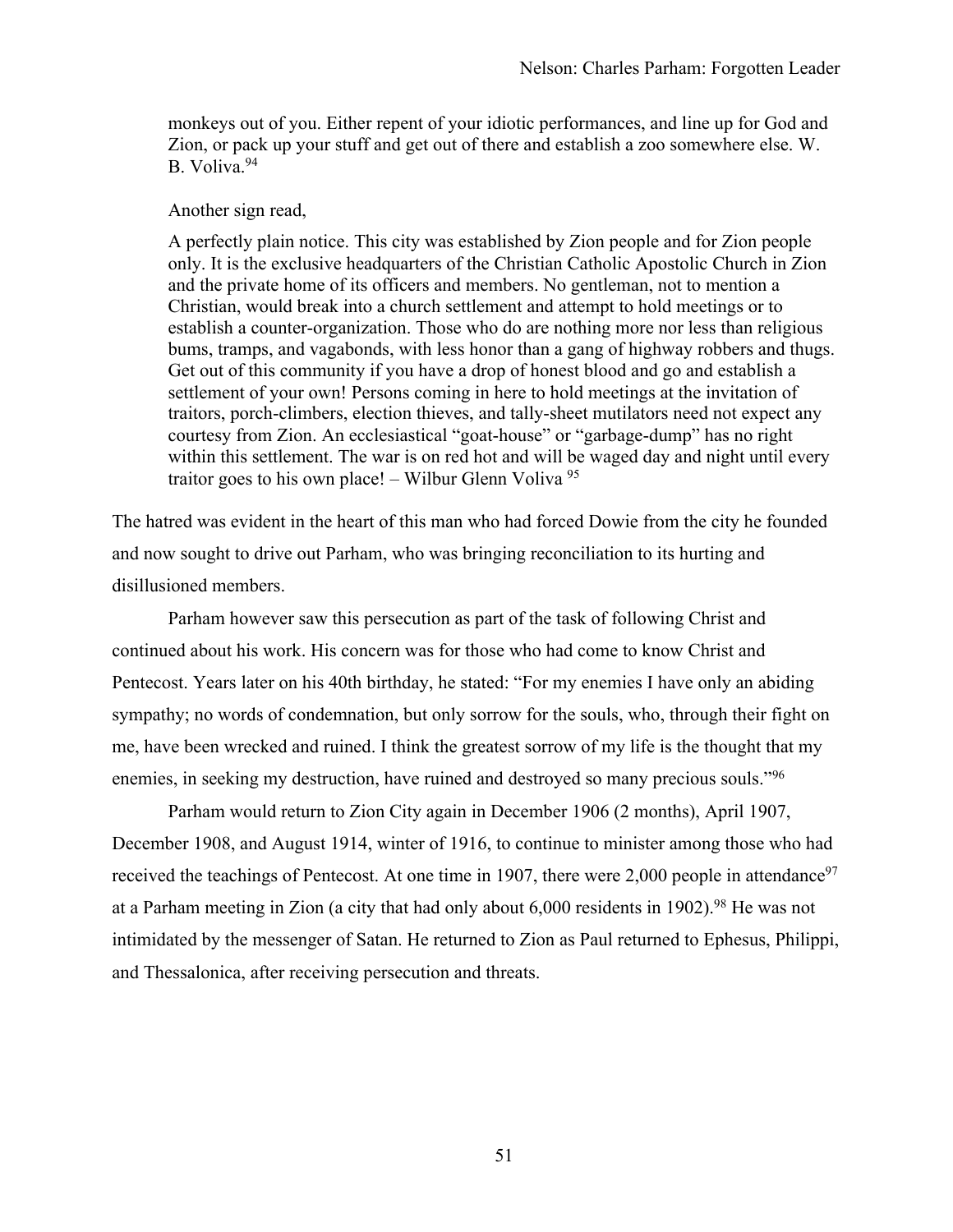#### *The second thorn: the break with Seymour*

"It was about the last of October 1906 that Mr. Parham felt free to leave the work in Zion City in the care of others and hurried to Los Angeles, Cal. to answer the call from W. J. Seymour."99 Seymour had requested help in his letters because "Satan is working."100 There was fanaticism happening (hypnotists, spiritists, and others) in the Azusa Street Revival that concerned Seymour and he requested the "God's leader in the Apostolic Faith Movement"<sup>101</sup> to come help him straighten out.

William J. Seymour had been a student in the Bethel Bible School in Houston in January to the spring of 1906.102 Seymour was an African-American man who had a great interest in spiritual things and became acquainted with Parham through Lucy Farrar (also spelled Farrow), a mulatto pastor.<sup>103</sup> Parham defied the culture of the South in Texas by inviting Seymour into his classroom.104 While Parham was progressive in his desegregation ideas and inclusiveness of African-Americans,<sup>105</sup> a falsehood emerged in 1914 that Seymour was forced to sit outside the classroom and it has brought charges of racism ever since. Charles Shumway in his dissertation wrote, "According to the custom of the section, colored people were allowed to visit meetings of white people under some circumstances, but they must remain in the rear and keep silent."<sup>106</sup> Although this falsehood has been debunked by numerous associates of Parham,<sup>107</sup> the falsehood that Seymour was not allowed in the classroom continues to be told.<sup>108</sup> Charles and Sarah Parham had Lucy Farrar travel with them and live in their home. They rejoiced when African-Americans came to the Lord, were healed, or filled with the Holy Spirit. "O, the happy faces was a sight to gladden any Christian's heart! Then for a final climax, Auntie—the colored cook came rushing down the dining hall stairs saying, 'I just can't stand it any longer — Praise the Lord,' [w]hile she grasped his hand in a hearty hand-shake."<sup>109</sup> The joy expressed by the Parhams at this African-American's testimony does not appear to be the heart of a racist.

Parham paid the fare for Seymour to go to Los Angeles.<sup>110</sup> Parham wanted everyone from every nation to be saved.<sup>111</sup> There is not sufficient space in this paper to deal with all of the accusations against Parham related to racism, but this man, who defied culture to have an African-American man study in the classroom and had an African-American woman (Lucy Farrar) preach in their meetings, should be given a fair trial concerning these accusations.<sup>112</sup> Gohr treats the racial issue in light of the culture of his times, stating,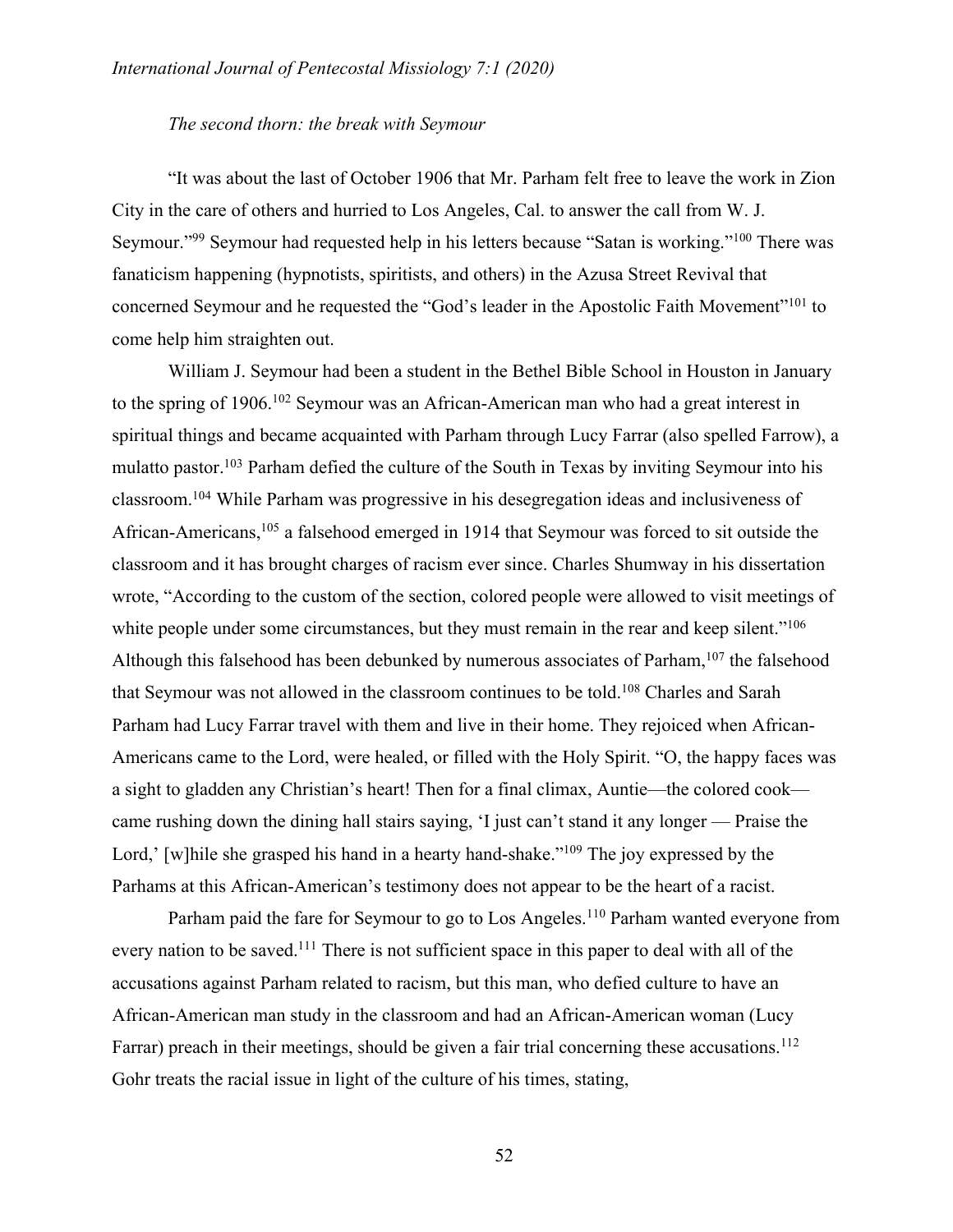Although Parham no doubt has his shortcomings, he played a significant role in the lives of these two individuals [Seymour and Lucy Farrow] as well as in many others in the emerging Pentecostal movement which grew out of Topeka, Houston, Azusa, and other focal points, and now, over a century later, has spread the flames of revival to all parts of the globe. Rather than contributing to racism, it would be better to look at Charles Parham as one who contributed to the inter-racial character of early Pentecostalism, because of his mentorship of Seymour, Farrow, and many others.<sup>113</sup>

Parham had earlier written that "it must have been the plan of God to let the wheat and the tares grow together."114 His words may have been prophetic. Both Parham and Seymour perhaps acted out of their God-given personalities, just as Paul and Barnabas might have in their conflict.<sup>115</sup> When Parham arrived at the revival, he saw the fanaticism. He knew the reproach that could be brought to the movement, with people speaking gibberish and ladies laying on the laps of men supposedly in the Spirit.<sup>116</sup> He spoke up forcefully attempting to help his disciple, Seymour, to bring order to the meetings. Seymour however had seen a mighty move of God even in spite of the fanaticism. Bartleman observed that when the abuses had been addressed in the Azusa Street meetings, the Spirit had been quenched as well.<sup>117</sup> Though Seymour wanted the fanaticism stopped, he was unwilling to quench the Spirit to reassert order. If the tares must grow among the wheat, so be it. The revival should go forward. If the choice is order without revival or revival with some fanaticism, Seymour chose the latter while Parham chose the former. Parham's own words became a reality, although he would have preferred to pulled the tares out himself.

Seymour's leaders did not allow Parham back into the Azusa Street mission. "After preaching two or three times, I was informed by two of the elders, one who was a hypnotist (I had seen him lay his hands on many who came through chattering, jabbering, and sputtering, speaking in no language at all) that I was not wanted in that place.<sup>118</sup> Parham opened a meeting in Los Angeles and ministered there having a several hundred people in attendance.<sup>119</sup> The break with Seymour was a painful one causing reflection.

Parham had considered himself and his disciples the pushers of the applecart. Seymour gave credit to Parham as "God's leader in the Apostolic Faith Movement," in his first Apostolic Faith (Azusa) paper in September 1906, but after their split, he took away this title and said that "we honor Jesus as the great Shepherd of the sheep" in the December issue in 1906.<sup>120</sup> Some other people had used other titles like "pope," and he had even called himself "projector" of the movement.121 But after leaving Los Angeles, Parham renounced all titles and simply chose to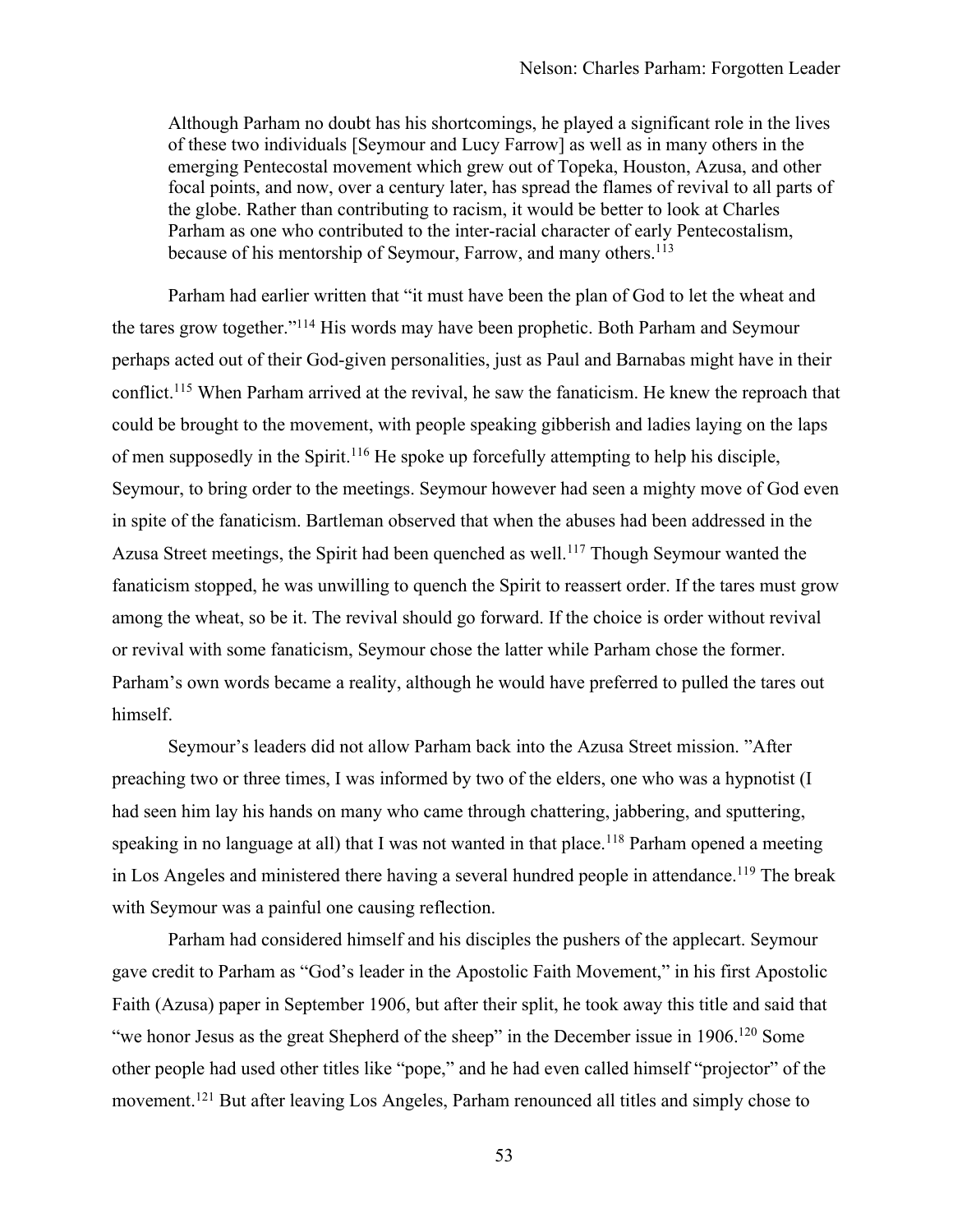continue pushing the applecart without a name or title. The second painful thorn, the loss of a friend, disciple, and leader had been inflicted.

#### *The third thorn: accusation of "unnatural offense"*

The third thorn came during 5 days in July 1907. With a team of workers from Kansas and Texas (Houston and Orchard), Parham was conducting meetings in San Antonio. On July 19, 1907, he was accused of "unnatural offense" in the *San Antonio Light*.<sup>122</sup> Goff states that Parham immediately made the statement that he believed these charges were made by Voliva.<sup>123</sup> This may bear weight in that Parham only began to receive sexual accusations and be followed by detectives after his first meetings in Zion.<sup>124</sup> Parham was accused in San Antonio while he was preaching at San Antonio Mission which was pastored by Lemuel C. Hall, a former disciple of Dowie.<sup>125</sup> Five days later (July 24, 1907) the charges were dropped by the prosecutor because there was insufficient evidence.<sup>126</sup>

But the religious press closest to Voliva took the story and evidently fabricated it with tales of a person looking through a keyhole,<sup>127</sup> a written confession from Parham<sup>128</sup>, and the witness of a disgruntled landlady.<sup>129</sup> Voliva had a history of accusing those he opposed of sexual misconduct including, "'Bingley, a self-confessed dirty old kisser;' 'Fockler, a self-confessed adulterer;' and 'Brudder Tom, … an immoral man … caught … hugging and kissing Sister Hall' … 'the accusation of sodomy against one of Dowie's overseers.'"130 While it is unlikely after a century that concrete evidence will ever be unearthed to prove Voliva's connection to the rumors, the accusation of July 1907, or to the newspaper reports that circulated in the *Zion Herald*, the *Burning Bush* of Waukesha, and the *Waukegan Daily Sun*, one might consider taking Parham at his word, otherwise known for his truthfulness, and that Voliva (often known for his lies) concocted and fanned the entire immoral accusation, inflicting the third thorn in his flesh in less than one year.

Parham committed to serve Christ, in spite of a ruined reputation. "He now saw that if Christ, the Son of God, could accomplish His Father's will without reputation and honor from men, he too, must continue in the work of God, walk even as He walked, not backed up by men but by the power of God. Christ said, I receive not honor from men. John 5:41."131 He worked to never speak evil of others.<sup>132</sup> Even his own children were unaware of the accusation, which demonstrates his desire to not infect his children with hatred toward others.133 Is it not interesting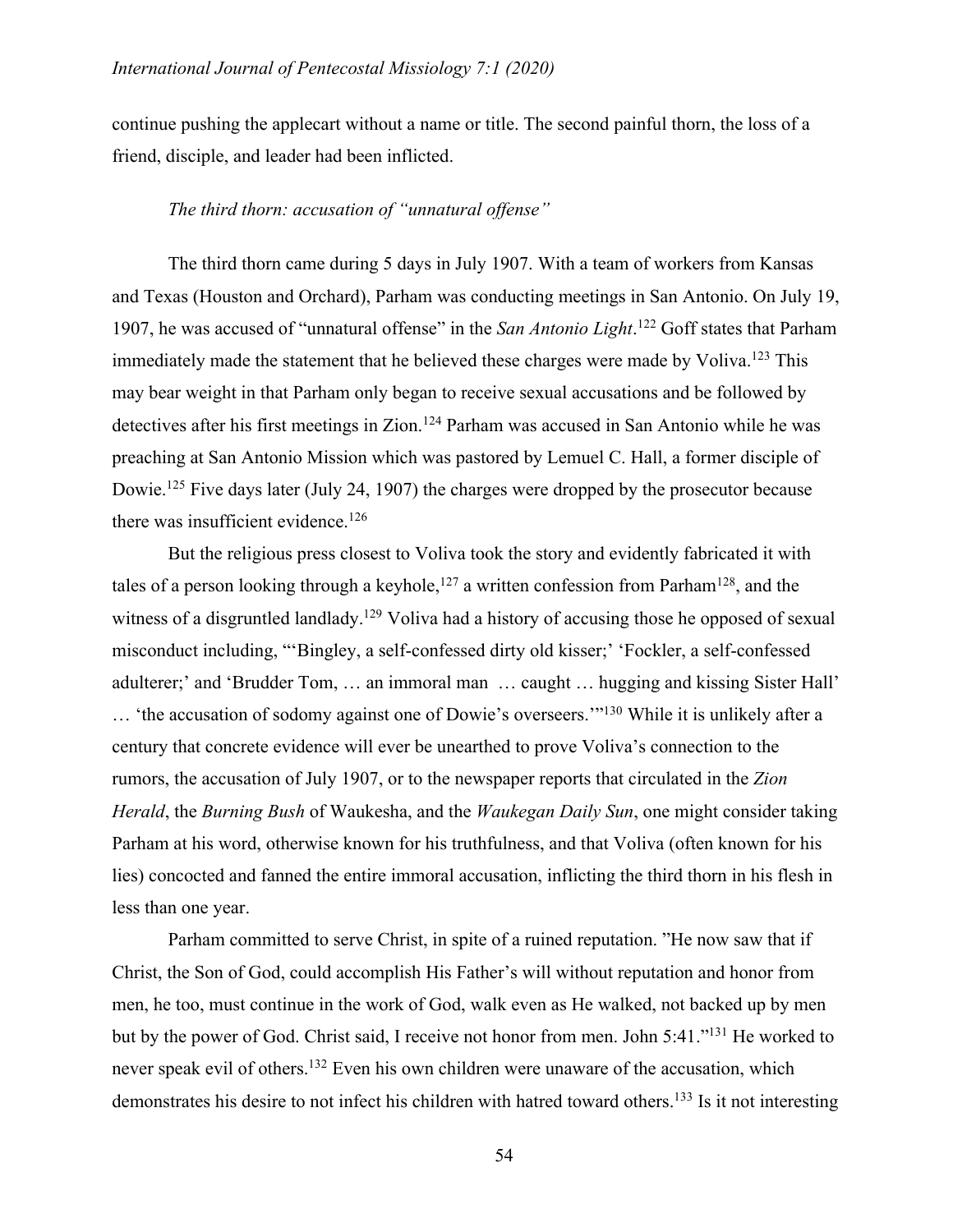that Parham never had any accusations or rumors concerning his moral integrity before Voliva declared a "hot war" with him? All embellished news articles originated near Voliva. All the posters posted in any location where Parham preached mirrored the postings of Voliva around Zion City.

These posters, printing Parham's alleged confession, were widely distributed by the followers of Wilbur Glenn Voliva in Zion City, Illinois. The poster reads in part, "I hereby confess my guilt in the commission of the crime of Sodomy with one J. J. Jourdan in San Antonio, Texas on the  $18<sup>th</sup>$  day of July, 1907. Witness my hand at San Antonio, Texas this  $18<sup>th</sup>$ day of July 1907. Signed, Chas. F. Parham." The confession, however, cannot be confirmed by San Antonio court records.<sup>134</sup>

Parham had those advising him to respond to Voliva and other critics. His response was:

When asked why we do not answer criticism, false and unfriendly attacks made upon the work or workers in the paper, we want to say: This is entirely unnecessary and it would be out of place to use the columns of a Christian paper—one devoted to the sacred work of the restoration of the apostolic faith—for is it not to bear the stamp of forgiveness and long suffering; not entering Satan's arena with low, scurrilous criticisms and strife but to lift up Jesus, and when He is lifted up[,] He will draw all men unto  $\text{Him.}^{135}$ 

In it all he chose to allow God to fight for him and he resisted the temptation to attack back.

#### *5. Living with Thorns*

The year of thorns had come to an end, but the thorns in his flesh would follow him to his grave. It is possible that Parham prayed for God to take these thorns from him as Paul had prayed. But evidently God gave him the same answer: "My grace is sufficient for you, for my power is made perfect in weakness" (2 Cor. 12:9). He accepted the thorn that Voliva had inflicted him with and he continued to serve God with all his energy. From 1907 onward, the "hot war" was waged solely by Voliva. He posted signs in the towns where Parham preached. Yet Parham zealously plodded on pushing the applecart given to him by God, and thousands were still converted and baptized in the Holy Spirit.

Along with so many other false statements about Parham that continue to live on is the idea that Parham largely gave up his ministry after the year of thorns. This Internet report is typical of the misinformation, "In the last two decades of his life, Parham retired to his home in Baxter Springs, Kansas, where several thousand of his followers attended his annual camp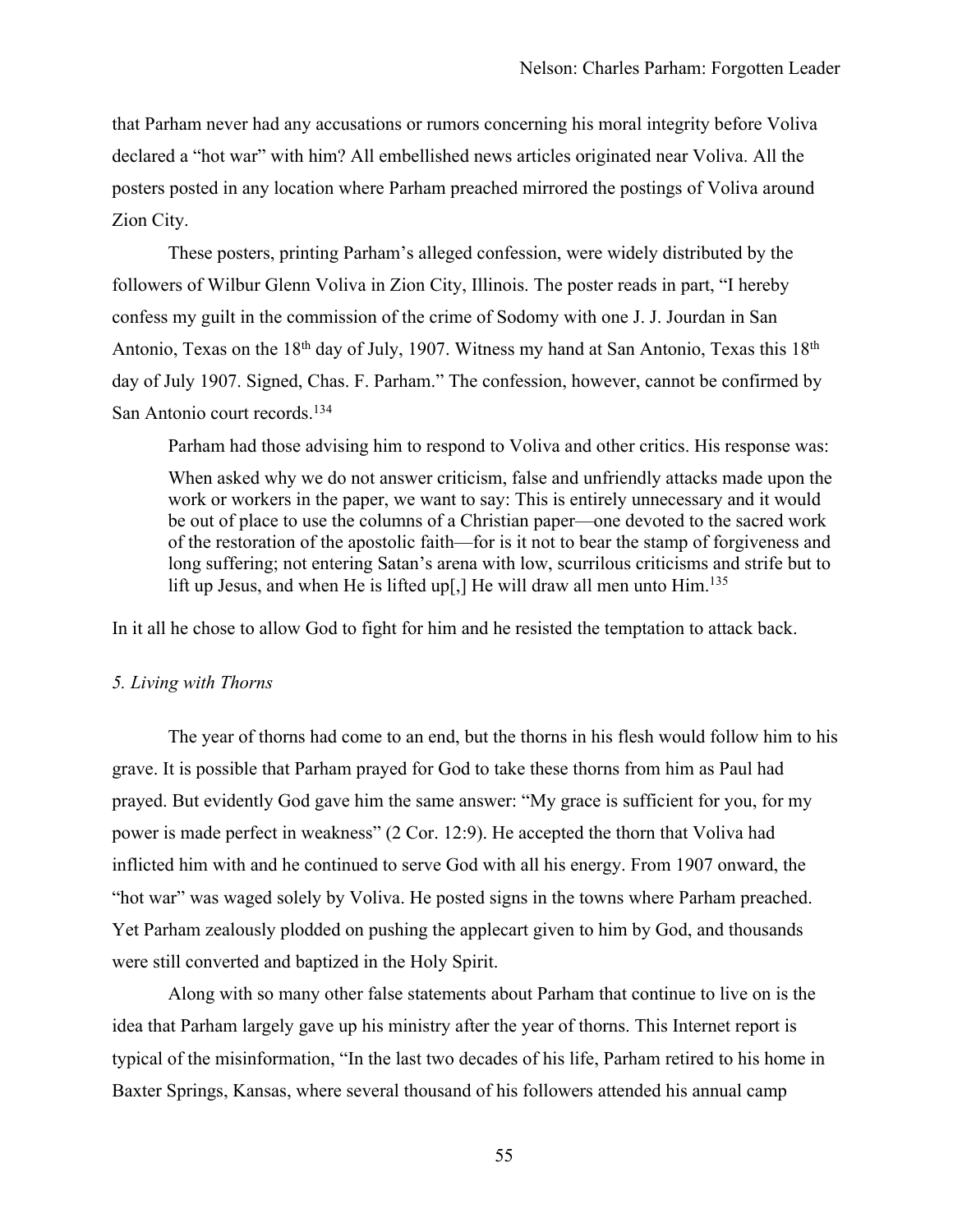meetings until his death on January 29, 1929. He is buried in Baxter Springs."136 No one might have faulted Parham if he had retired to his home the last two decades of his life, but that is not what he did.

Parham continued to travel thousands of miles each year. He continued to preach two, three, and sometimes five times a day in cities and towns across America. Candles continued to be lit that took the gospel to every state in the Union that then reached toward every country on the globe. From his base in Kansas he continued to travel<sup>137</sup> to minister to his followers, many of whom were suffering from similar persecution to his own. His meetings drew thousands of people, both at home and away.138 It cannot be truthfully said, "In the last two decades of his life, Parham retired to his home in Baxter Springs, Kansas."<sup>139</sup>

## *6. Lasting Influence and Death*

About one year before his death, Parham was able to fulfill a life-long dream to visit the Holy Land.140 On his return trip he had a vision of the presence of God like never before in his life.

I saw no vision of His personality, but knew He was there. I was in the aura of His Presence; all was peace, perfect peace. There was life and that life more abundantly. All darkness vanished; all thought of sin and disease, real or unreal, disappeared. "In His Presence"—then I knew the power of that virtue that went out from Him destroying disease, and I knew there was no sin, no disease in the light of His Presence.<sup>141</sup>

This man, who was suffering from a stroke<sup>142</sup> was able to experience God's presence in the midst of his pain.

He returned from this trip and continued his ministry. On a trip to Texas in 1929, he became unconscious caused by a bad heart condition.<sup>143</sup> His wife and family rushed to his side and brought him home to Baxter Springs, TX. While he was there, the indefatigable Charles Parham longed to go back and fulfill the ministry obligations he had left behind.

He died on January 29, 1929,<sup>144</sup> and when his funeral was held in the middle of a Kansas snowstorm, "Inside and out of the building, the crowd was estimated at 2,500[,] despite the fact that snow fell for some time before the hour of the services and during the time they were being held."<sup>145</sup> Charles F. Parham had a loving family and loyal following to the end. While he suffered persecution and false accusations, those who had accepted his ministry gathered to show their love one last time to the projector, leader and founder of the Latter Rain Apostolic Faith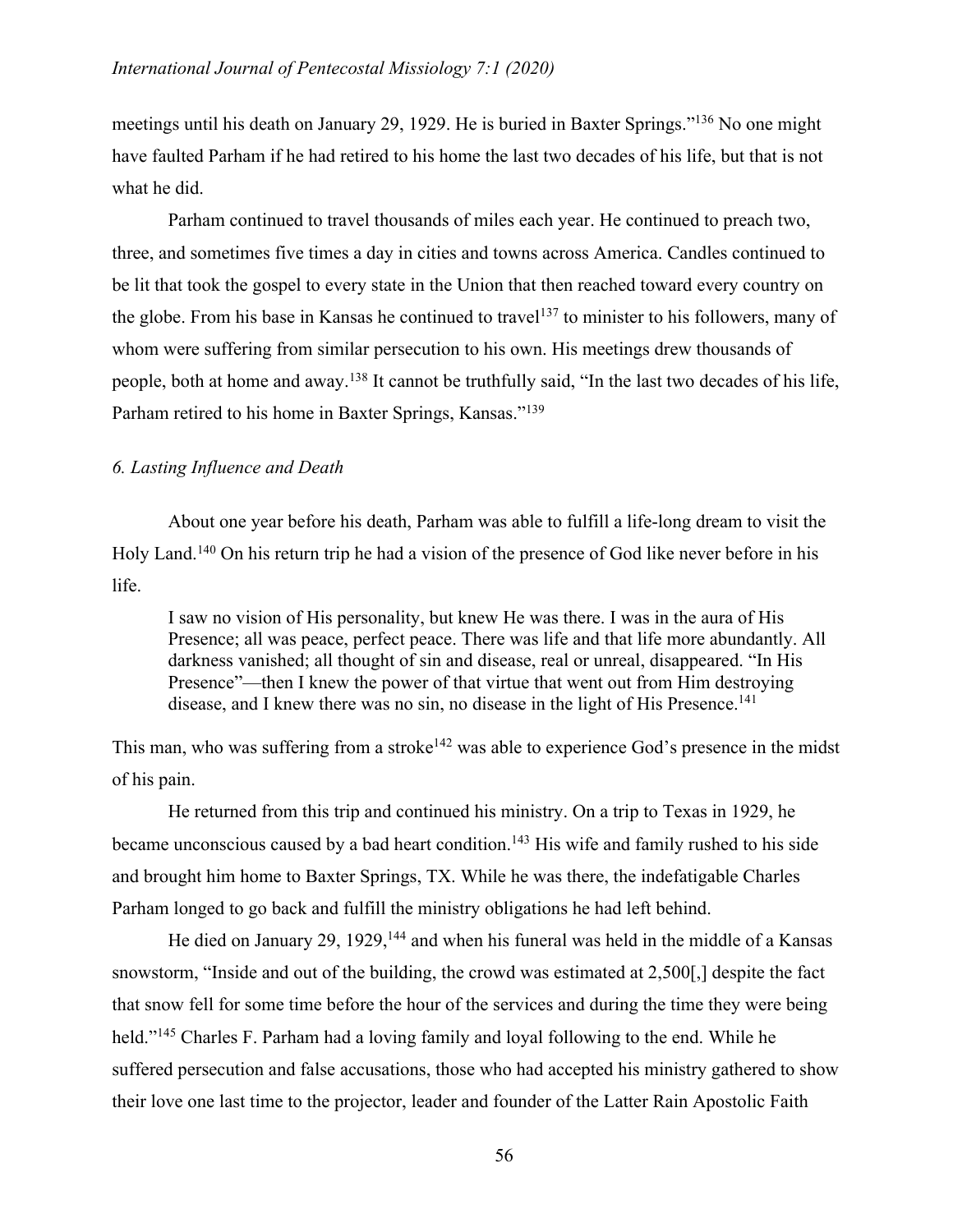Movement, and the one who discovered and promoted the Pentecostal theology; the applecart pusher. "The Lord used the Apostolic Faith Movement as an applecart to push the truth of Pentecost along in, until it became a world-wide blessing. It had fulfilled its mission, and now it fades in the light of recognition of a general worldwide fellowship[,] in extending the hand of love to all Full Gospel Movements and Churches. The heritage of this truth is the divine right of all the children of God, and the result cannot be harvested by one man or one movement."<sup>146</sup>

Few people have had such a vast impact on the world. "So the salvation of the Lord flows like a stream and who-so-ever will may come. Few men have lived to see the fruitation [*sic*] of their life's work as has Mr. Parham, all Apostolic missions, Pentecostal missions[,] and Assemblies of God, have their beginning, [directly or indirectly] from Parham's Bible School at Topeka, Kansas. 1900–1901."147 In this day of Presentism and the cancel culture, could the Pentecostal community consider giving honor to whom honor is due?

Could the man who God used to light the candle of this world-wide Pentecostal Movement be remembered for the good that he did; how he changed the world? Could the false accusations be minimized rather than magnified? Could the theologies we do not accept be forgiven, while the theological advances he brought be remembered? Could it be that the Pentecostal Movement does have a theological human father in Charles F. Parham? And could we not feel comfortable honoring him for that, even if we do not celebrate all that he believed?

Charles Parham was a man who dared to believe that the Bible evidence for the baptism in the Holy Spirit is speaking in tongues. He believed that this rediscovered truth should belong to every believer in every church, no matter the person's preferred denomination. He believed that this great latter-day rain would be the impetus to the gospel being preached to the whole world, before the Second Coming of the Lord Jesus Christ. He preached tirelessly numerous times a day for over three decades in small towns and cities across this nation, reportedly personally leading over two million people into relationship with Jesus Christ, as well as many of them being healed and experiencing the baptism in the Holy Spirit. He continued to preach even through the persecution and thorns in his flesh inflicted by the enemy. His wife and children believed his message and continued the ministry after his death. His followers flocked to his funeral through a Kansas snow storm by the thousands.

As this generation of ministers study the life of Charles F. Parham, may these individuals not be distracted by the flaws in his character, the differences in his doctrine, or by the current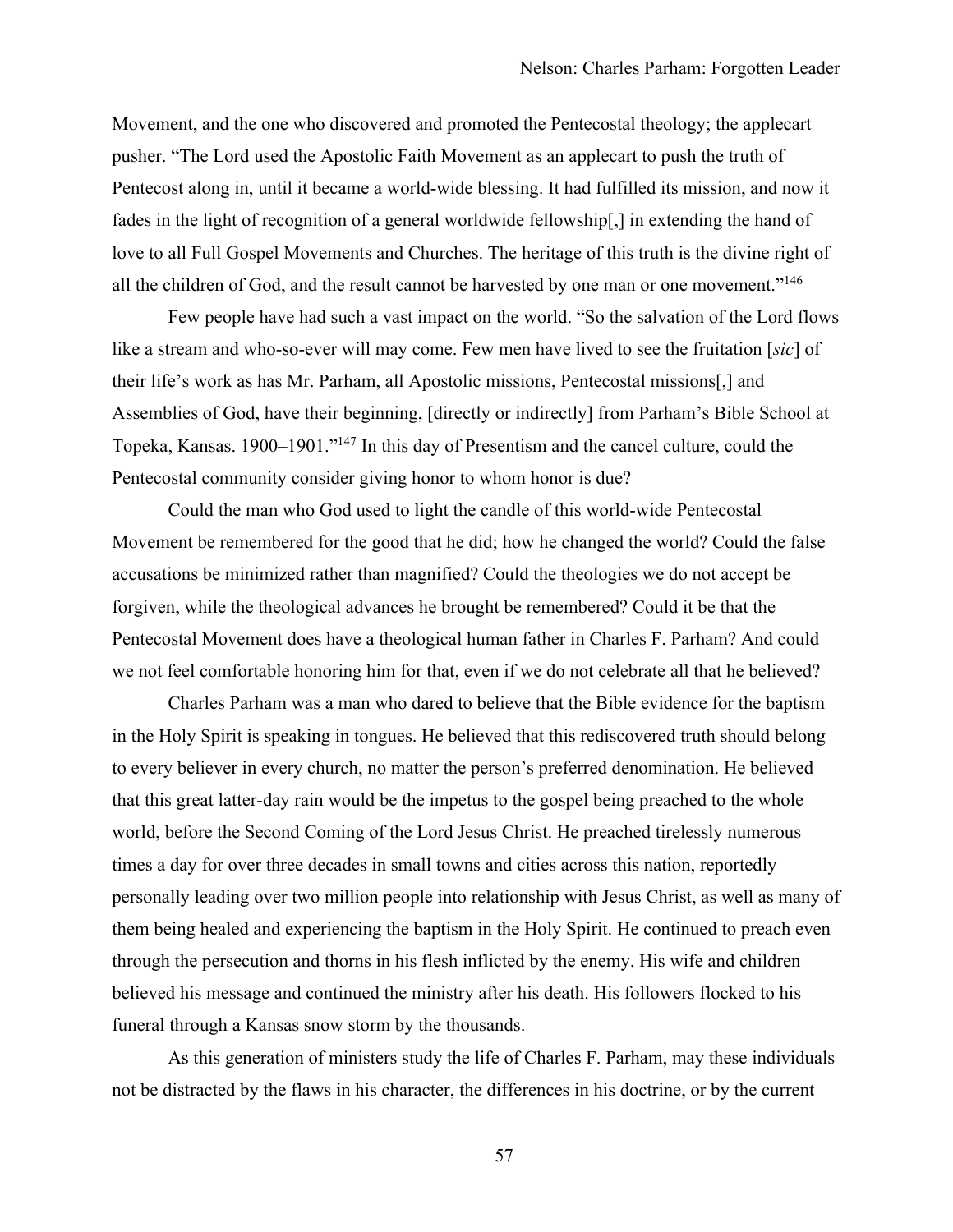## *International Journal of Pentecostal Missiology 7:1 (2020)*

values mistakenly superimposed from an earlier point in history. But may this and future generations of ministers be inspired by the good and godly elements of his life. May this generation of ministers seek, like Parham, to simply be an applecart pusher to advance the truth of Pentecost along, until it becomes a world-wide blessing. May this generation of ministers be indefatigable, preaching day and night, until millions of people come into a relationship with God through Jesus Christ.

## *Bibliography*

*Apostolic Faith* (Azusa), December 1906.

- *Apostolic Faith* (Azusa), September 1906.
- Bartleman, Frank. *Azusa Street*. Whitaker House. Kindle Edition.
- Christian Flat Earth Ministry. https://christianflatearthministry.org/2016/05/26/proposal-havethe-first-international-conference-of-flat-earthers/.
- Connelley, William C. *A Standard History of Kansas and Kansans*, Chicago: Lewis Publishing Co. 1928.
- http://www.cogic.org/blog/cogic-history-bishop-c-h-mason/.
- "Dowie, John Alexander: a prohibitionist masterclass," Churchmouse Campanologist, https://churchmousec.wordpress.com/2012/07/08/john-alexander-dowie-a-prohibitionistmasterclass/
- "Dowie, John Alexander" *Apostolic Archives*, Joplin, MO. https://www.apostolicarchives.com/articles/article/8801925/173152.htm.
- "Dowie, John Alexander," *Britannica*. https://www.britannica.com/biography/John-Alexander-Dowie (accessed July 6, 2020).
- Flower, J. Roswell. *Enrichment Journal*, www.enrichmentjournal.ag.org, Fall 1999.
- Fox, Charles R. Jr. and Vinson Synan. *William J. Seymour: Pioneer of the Azusa Street Revival*. 2012.
- "Free Love", *Apostolic Faith* (Baxter Springs, KS): 1912, Dec. quoted in The Azusa Street Revival and Its Legacy edited by Harold D. Hunter, Cecil M. Robeck.
- Goff, James. *Fields White Unto Harvest* (Series) (p. 124). University of Arkansas Press. Kindle Edition.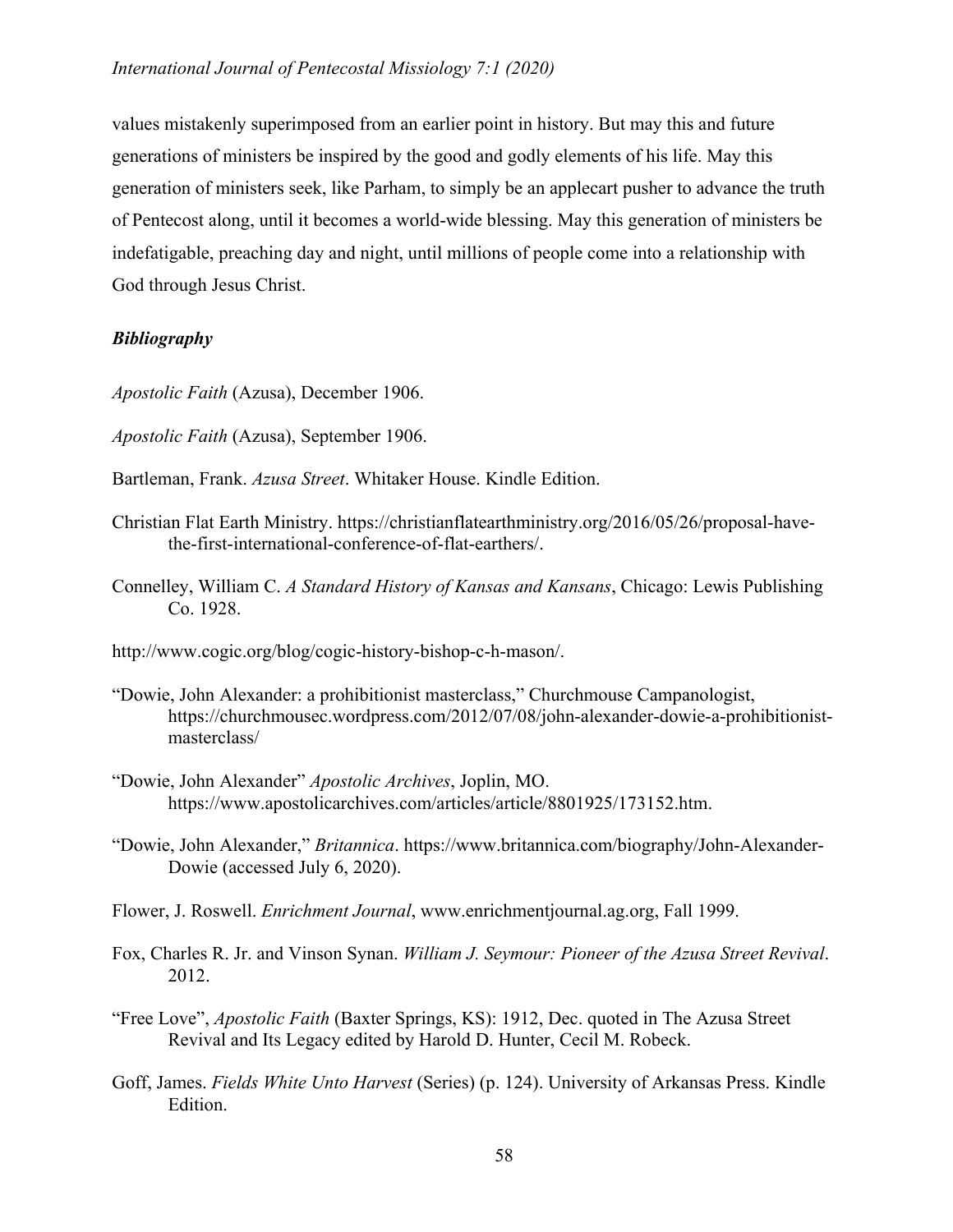- Gohr, Glenn W. "Charles F. Parham: Interacting with Culture in the Context of his Belief System," History Interest Group, Flower Pentecostal Heritage Center, Presented at the 45th [sic. actually 46th] Annual Meeting of the Society for Pentecostal Studies. Mar 9-11, 2017 at St. Louis, Missouri.
- Goss, Ethel. *The Winds of God: The Story of the Early Pentecostal Movement (1901-1914) in the Life of Howard A. Goss*. Picton, Ontario: Goswood Lodge, 1958. Kindle Edition.
- Harlan, Rolvix. *John Alexander Dowie and the Christian Catholic Apostolic Church in Zion*, dissertation submitted to the University of Chicago, 1906.
- Howard, Bernard N. "Luther's Jewish Problem". October 19, 2017 Christian Living. https://www.thegospelcoalition.org/article/luthers-jewish-problem/.
- *Houston Chronicle*, Quoted in Life of Charles Parham, from 1906 Brunner, Tx meetings, Loc. 1984.
- Jacobs, Joseph (1901). "Anglo-Israelism". In Singer, Isidore (ed.). *Jewish Encyclopedia: Anglo-Israelism*. New York: Funk and Wagnalls.
- Knight, Henry H. *From Aldersgate to Azusa Street*. 1910.
- Luther, Martin. On the Jews and Their Lies, 1543. Translated by Martin H. Bertram.
- https://www.prchiz.pl/storage/app/media/pliki/Luther\_On\_Jews.pdf.
- MacRobert, Iain (1988). The Black Roots and White Racism of Early Pentecostalism in the USA. London: Macmillan Press.
- McGee, Gary B. and Darrin J. Rodgers, "The Assemblies of God: Our Heritage in Perspective," Flower Pentecostal Heritage Center, Springfield, MO: iphc.org (accessed April 13, 2017).
- https://www.ncpedia.org/church-god-christ
- Nelson, Jeff. Pentecostal Missions: Past 100 and Beyond, International Journal of Pentecostal Missiology (Dec. 2019) 6:1.
- Parham, Charles, Apostolic Faith (Baxter Springs) 1927 January, copied from the document located at the Apostolic Heritage Museum, Joplin, MO on June 16, 2020 by author.
- Parham, Sarah (Mrs.) The Life of Charles Parham: Founder of the Apostolic Faith Movement (Pentecostal Pioneers Book 18). Revival Library. Kindle Edition.
- Parham, Pauline. "Our Pentecostal Heritage." Lecture given at Christ For the Nations Institute, Dallas, Texas, May 1989.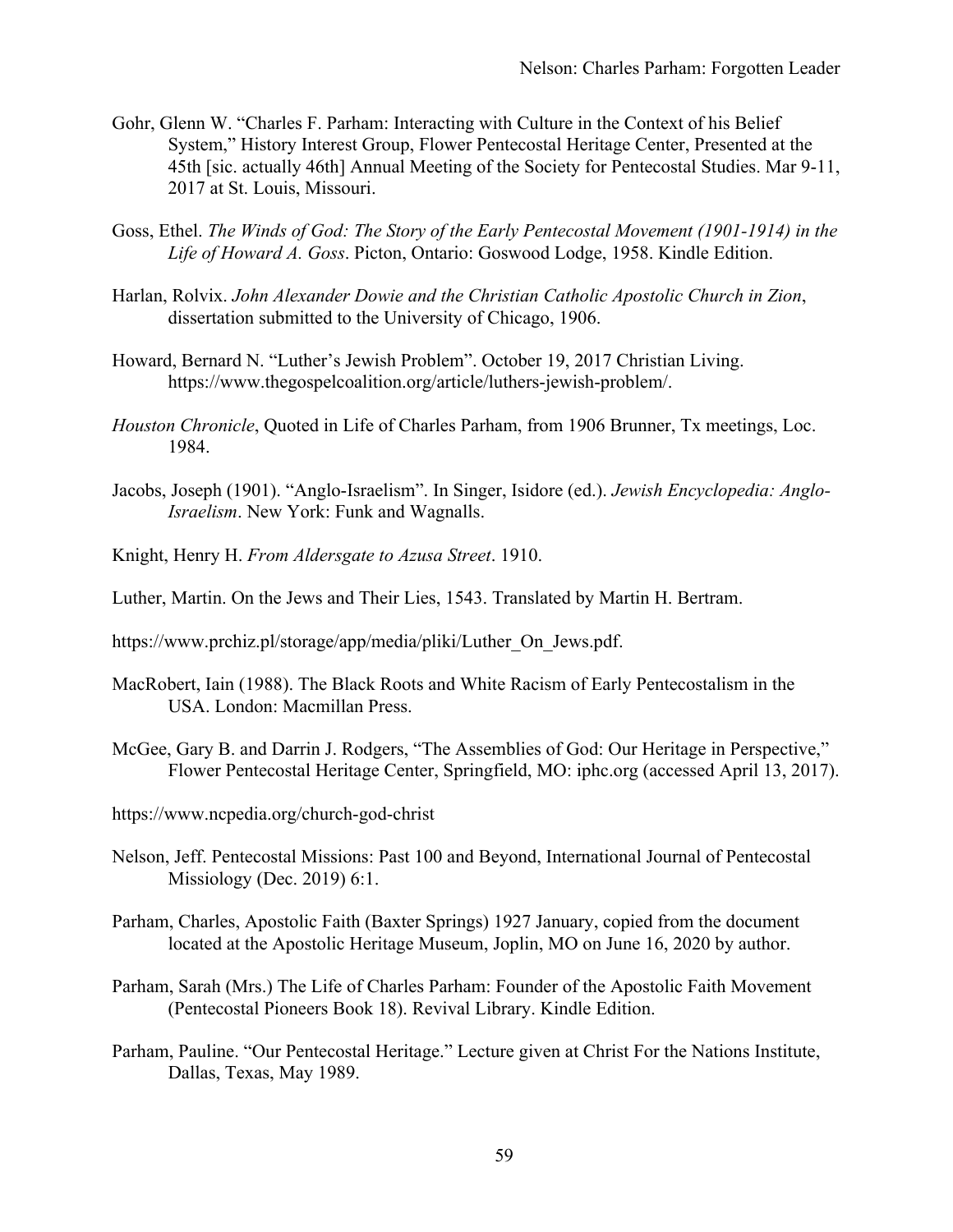- Pew Research. https://www.pewresearch.org/fact-tank/2017/04/06/why-muslims-are-the-worldsfastest-growing-religious-group/.
- "Presentism" https://www.lexico.com/en/definition/presentism.
- Robins, R. G. Pentecostalism in America. Santa Barbara, CA: Praeger. 27.
- Rodgers, Darrin. C. M. Hanson and the Pre-Azusa Pentecostal Revival Among Scandinavian-Americans. Flower Pentecostal Heritage Center. https://ifphc.wordpress.com/tag/northdakota/.
- Sarles, K. L. (1988). An appraisal of the signs and wonders movement. Bibliotheca Sacra, 145(577).
- "Seymour, William J. https://en.wikipedia.org/wiki/William\_J.\_Seymour.
- Seymour's letter to Parham, August 27, 1906. Parham, Mrs. The Life of Charles Parham: Founder of the Apostolic Faith Movement (Pentecostal Pioneers Book 18). Revival Library. Kindle Edition.
- "Signs of the Older Times," Shorpy, https://www.shorpy.com/node/1234.
- Sullivan, Charles A. The Irvingites and the Gift of Tongues, October 5, 2010, https://charlesasullivan.com/1826/the-irvingites-and-the-gift-of-tongues/#anch4.
- Shumway, Charles. "A Critical History of 'The Gift of Tongues.'" A. B. diss., University of Southern California, 1914.
- Tate, Dylan. "Parham Research Paper", Assemblies of God Theological Seminary. February 2020, Unpublished Paper.
- "Voliva, Wilbur Glenn." Alamy, https://www.alamy.com/sign-at-the-border-of-the-city-of-zionillinois-usa-image66180804.html.
- "Voliva, Wilbur Glenn." Alamy. https://www.alamy.com/sign-at-the-border-of-the-city-of-zionillinois-usa-image66180804.html.
- Weigel, George. World Christianity by the Numbers, 2. 25. 15, Firstthings.com. https://www.firstthings.com/web-exclusives/2015/02/world-christianity-by-the-numbers.
- Wishart, David J. Ed. "Parham, Charles F. 1873-1929" Encyclopedia of the Great Plains. University of Nebraska, 2011. http://plainshumanities.unl.edu/encyclopedia/doc/egp.rel.038.
- Wuthnow, Robert. American Misfits and the Making of Middle-Class Respectability. Princeton, NJ: Princeton University Press, 2017.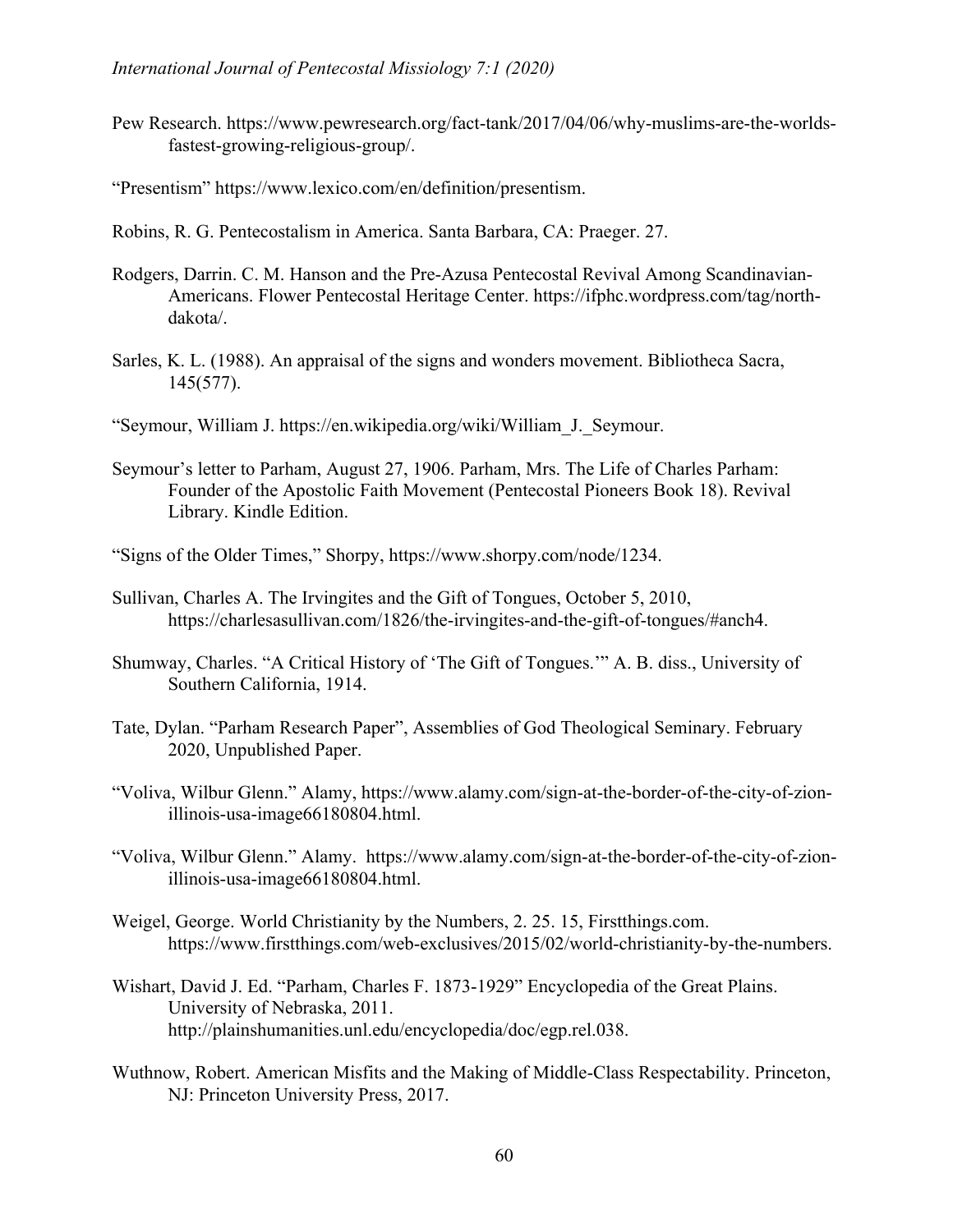<sup>1</sup> Parham uses this word to describe his tireless ministry. *Parham, Sarah (Mrs.) The Life of Charles Parham: Founder of the Apostolic Faith Movement* (Pentecostal Pioneers Book 18). Revival Library. Kindle Edition. Loc. 4906.

<sup>2</sup> Ibid., Loc. 2259-2267. Parham uses this term to describe his Apostolic ministry to spread the full gospel message to the world.

<sup>3</sup> These three movements, though related in that they all recognize speaking in tongues are a gift that God is giving to today's church, are different theologically. Pentecostals hold that speaking in tongues is not only a gift of the Spirit (1 Cor. 12 and 14) but also the initial physical evidence that a person is baptized in (or filled with) the Holy Spirit (Acts 2:4). Charismatics and Third Wave theology generally holds to the belief that speaking in tongues is a gift of the Spirit, but both traditions do not agree that it is for all believers, nor is it an evidence that people are baptized in the Holy Spirit. The modern Pentecostal movement began on January 1, 1901. The Charismatic movement marks its origins in 1960, when Dennis Bennett, an Episcopalian priest announced to his congregation in Van Nuys, California that he had received the outpouring of the Holy Spirit. This movement was primarily among the mainline and Catholic churches. The Third Wave movement was identified by C. Peter Wagner in 1983 and the third wave constituents are "Evangelicals from Reformed and Dispensational backgrounds who have experienced [a] paradigm shift and now believe that the miraculous or sign gifts portrayed in the Gospels and Book of Acts continue to the present." Sarles, K. L. (1988). An appraisal of the signs and wonders movement. Bibliotheca Sacra, 145(577), 57-82.

<sup>4</sup> George Weigel, World Christianity by the Numbers, 2. 25. 15, Firstthings.com. https://www.firstthings.com/webexclusives/2015/02/world-christianity-by-the-numbers

<sup>5</sup> Jeff Nelson, Pentecostal Missions: Past 100 and Beyond, International Journal of Pentecostal Missiology (Dec. 2019) 6:1, 25.

<sup>6</sup> Pew Research. https://www.pewresearch.org/fact-tank/2017/04/06/why-muslims-are-the-worlds-fastest-growingreligious-group/

<sup>7</sup> Nelson, 26.

<sup>8</sup> Speaking in Tongues from the Second to Nineteenth Centuries were largely local in geography and limited in duration to one to two generations of believers. Second Century - Justin Martyr (100 – 165) (Rome), Irenaeus (130 – 202) (Lyon, France), Tertullian (155 – 230), Montanus of Phrygia; Third Century - Asterius Urbanus (232), Novatian (258), Origen (Alexandria, Egypt), Pochomius; Fourth Century- Hilary (300 – 367), Ambrose (340 – 397), John Chrysostom (347 – 407), Augustine (354 – 430) (Algeria), Eusebius; Fifth Century - St. Patrick of Ireland; Tenth Century - Symeon the New Theologian (Turkey), Andrew the Fool for Christ of Constantinople; Twelfth Century - Waldenses (1100s), Albigenses (1100s), Thomas Aquinas (Italy), St. Hildegard of Bingen; Thirteenth Century - Franciscans (1200s) (Assisi, Italy), Thomas Aquinas (1225-1274) (Italy); Thirteenth Century - Franciscans (1200s) (Assisi, Italy), Thomas Aquinas (1225-1274) (Italy); Fifteenth Century - St. Vincent Ferrer; Sixteenth Century - Martin Luther, Anabaptists (1500s), Ignatius (Loyola, Spain), Prophecy Movement (1500s), Huguenots; Seventeenth Century - Camisards (1600s – 1700s), Quakers (1600s), Jansenist (1600s – 1700s) (France), Pietists (1600s); Eighteenth Century – Moravians, Methodists (1700s), Whitefield followers, Shakers, Seraphim of Sarov (Russia); Nineteenth Century - Irvingites (1800s), Gustav von Bellow, D. L. Moody, R. B. Swan, Kara Kara of Armenia, Switzerland, Scandinavians in ND MN.

<sup>9</sup> Edward Irving came close to identifying tongues as a Bible evidence to the baptism of the Holy Spirit but did not fully arrive at this theology. He saw speaking in tongues as a sign that the interpretation that followed would be from God, but not necessarily that tongues were the evidence of the baptism in the Holy Spirit. [Tongues are] "a sign that human intervention, error, manipulation, intellectual play, ritual, or structure are not involved. The Spirit has overridden humankind and the person. What proceeds after that in interpretation or prophecy is straight-up-goods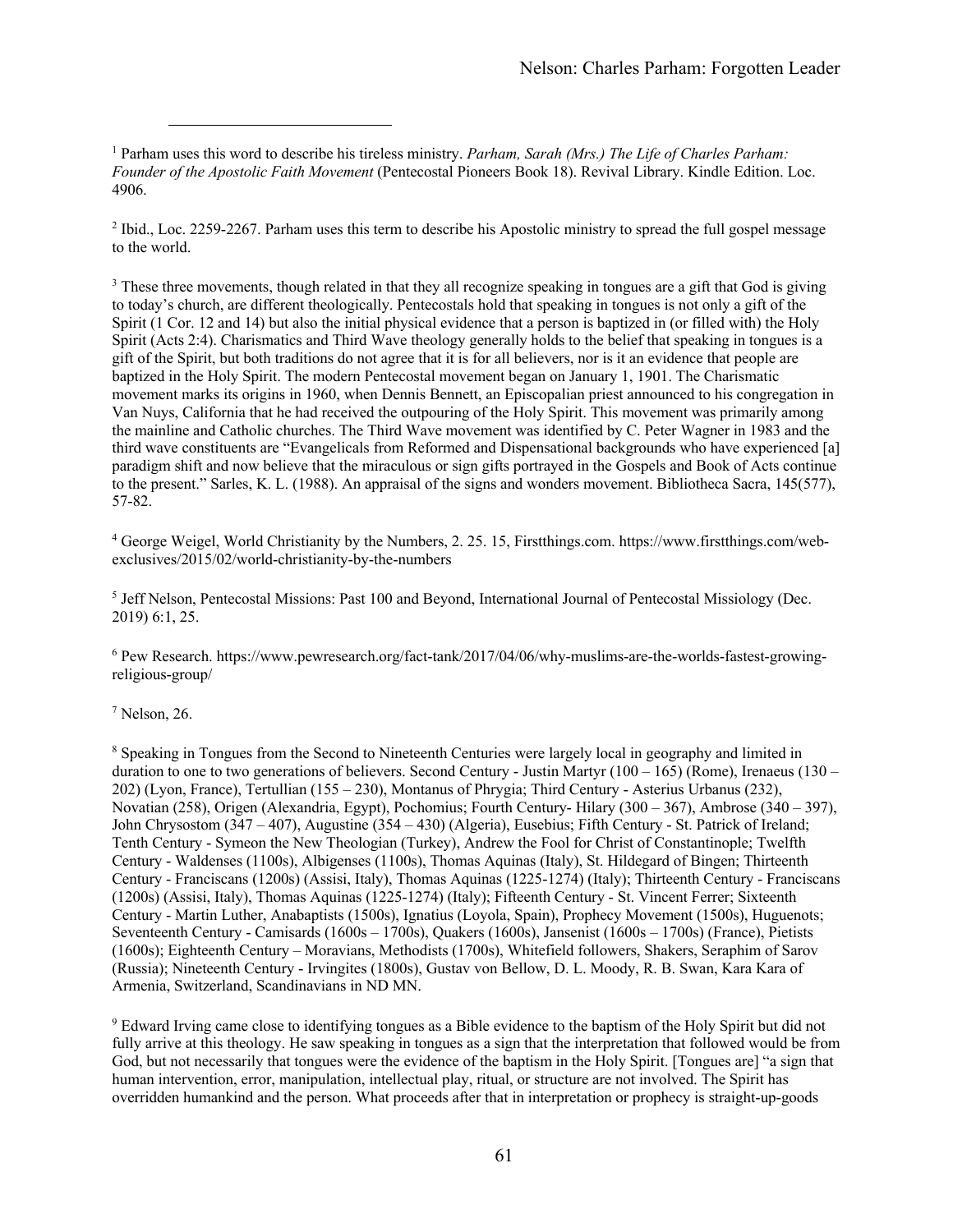from God." Charles A. Sullivan. The Irvingites and the Gift of Tongues, October 5, 2010, https://charlesasullivan.com/1826/the-irvingites-and-the-gift-of-tongues/#anch4.

<sup>10</sup> Parham, Sarah, Loc. 2642.

<sup>11</sup> MacRobert, Iain (1988). The Black Roots and White Racism of Early Pentecostalism in the USA. London: Macmillan Press. 56.

<sup>12</sup> J. Roswell Flower, www.enrichmentjournal.ag.org, Fall 1999. Flower gave two possible exceptions: with the possible exception of the Church of God and the Girls Home in India operated by Pandita Ramabai. However, I contend that even these two exceptions have direct links to Parham. The Church of God in Christ became Pentecostal through its founder, Charles Harrison Mason, after receiving the Baptism in the Holy Spirit with speaking in tongues at Azusa (https://www.ncpedia.org/church-god-christ). The Girls Home in India received Pentecost through correspondence with Azusa Street.

<sup>13</sup> Darrin Rodgers, C. M. Hanson and the Pre-Azusa Pentecostal Revival Among Scandinavian-Americans. Flower Pentecostal Heritage Center, https://ifphc.wordpress.com/tag/north-dakota/. C. M. Hanson was baptized in the Holy Spirit with the gift of tongues in 1899. "Hanson soon identified with the emerging Pentecostal movement in Chicago, which had its roots in the 1906 Azusa Street revival in Los Angeles. Chicago Pentecostal leader William Durham ordained Hanson in 1909, and Hanson transferred his ordination to the Assemblies of God in 1917. In 1922, when the Assemblies of God organized churches and ministers in Minnesota, Wisconsin, and the Dakotas into the North Central District, participants unanimously elected Hanson to serve as the district's first chairman." This point illustrates that he was speaking in tongues prior to the Topeka outpouring, but he officially joined the Pentecostal movement later.

<sup>14</sup> The Church of God in Christ was formed in 1897 and joined the Pentecostal movement and theology in 1907 after Bishop C. H. Mason visited Azusa Street and was baptized in the Holy Spirit with speaking in tongues. http://www.cogic.org/blog/cogic-history-bishop-c-h-mason/

<sup>15</sup> Apostolic Faith (1906) formed in Portland, OR by Florence L. Crawford, who was affiliated with William J. Seymour and the Azusa Street Revival of Los Angeles, CA. Church of God in Christ founded by C. H. Mason (1897) see note above. Church of God (Cleveland, TN) established by A. J. Tomlinson (1906). He received the baptism in the Holy Spirit in 1908 through the ministry of Gaston B. Cashwell, who had received the Pentecostal experience and doctrine through Azusa Street in 1906. Other early Pentecostal denominations have similar stories and ties back to Parham, many of them through Azusa Street.

<sup>16</sup> The first eight executive presbyters of the Assemblies of God all had relationship to Parham as follows. Howard A. Goss received salvation via Parham in Galena, KS (1902) and received the Holy Spirit baptism via train to Alvin, TX (1906); Cyrus B. Fockler received Holy Spirit baptism via Parham in Zion, IL (1906); D. C. O. Opperman received Holy Spirit baptism via Parham in Houston, TX (1906); John W. Welch received Holy Spirit baptism in Oklahoma (1910-1911) through some Pentecostal service (Parham began holding Pentecostal meetings in Oklahoma in 1904). At the first General Council in 1914 he served as pastor in Baxter Springs, KS where Parham lived and had his headquarters; E. N. Bell received Holy Spirit baptism via William Durham, Chicago via Azusa via Parham; J. Roswell Flower received Holy Spirit baptism via Glenn Cook (Indianapolis, IN) and Mary Moise (St. Louis, MO) via Azusa via Parham; Mack M. Pinson received Holy Spirit baptism via G. B. Cashwell (Birmingham, AL and Memphis, TN) via Azusa, via Parham; Thomas K. Leonard received Holy Spirit baptism via Claude McKinnney (Akron, OH) via Ivey G. Campbell (E. Liverpool, OH), via Azusa via Parham. This linage of mentioned recipients is similar in other Pentecostal denominations.

<sup>17</sup> Nelson, 27.

<sup>18</sup> Parham, Sarah, Loc. 2259-2267.

<sup>19</sup> Parham, Sarah, Loc. 98; Goff, Loc. 511.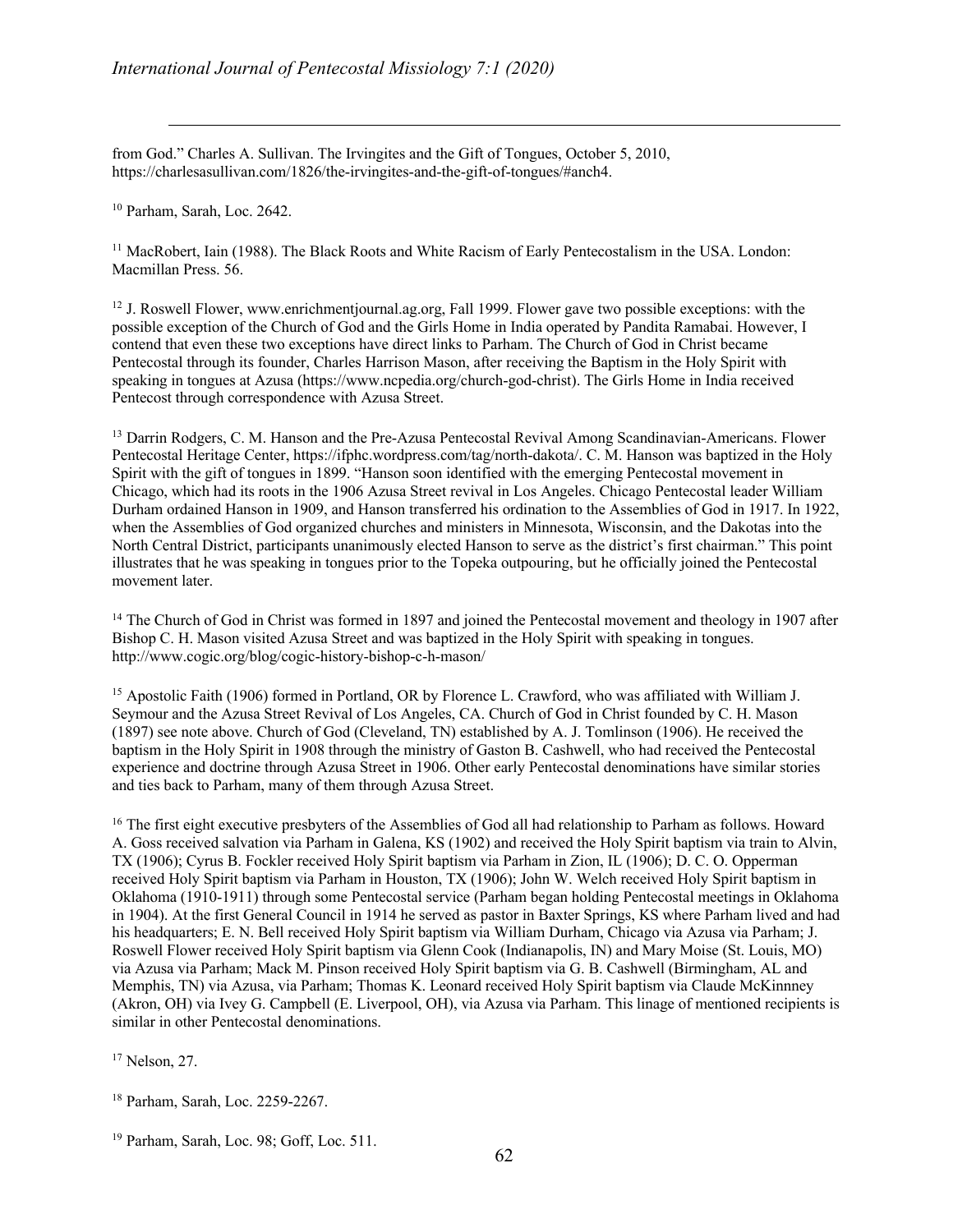- Parham, Sarah, Loc. 116 and 121; Goff, Loc. 517 and 626.
- Parham, Sarah, Loc. 109, 484 and 498; Goff, Loc. 594 and 863.
- Parham, Sarah, Loc. 150; Goff, Loc. 667.
- Parham, Sarah, Loc. 334; Goff, Loc. 748 (Eudora) and 764 (Linwood).
- Parham, Sarah, Loc. 367; Goff, Loc. 826.
- Parham, Sarah, Loc. 21, 115, and 1026.
- Ibid., Loc. 444.
- Ibid., Loc. 46 and 1047.
- Ibid., Loc. 744, 755, 765, and 1001.
- Ibid., Loc. 757, 816, and 2301.
- Ibid., Loc. 254.
- Ibid., Loc. 5240.

<sup>32</sup> Jacobs, Joseph (1901). "Anglo-Israelism". In Singer, Isidore (ed.). Jewish Encyclopedia: Anglo-Israelism. New York: Funk and Wagnalls. p. 600. ISBN 978-1117918952.

- Parham, Sarah, Loc. 682.
- Ibid., Loc. 1237, 1274, 3951 and 5697.
- Ibid., Loc. 744, 755, 765, and 1001.
- Ibid., Loc. 1876, 1885, 2086, 3297, 3348, 5141, 5244, and 5325.
- Ibid., Loc. 43, 2496, 5341.
- "Presentism" https://www.lexico.com/en/definition/presentism
- Martin Luther, On the Jews and Their Lies, 1543. Translated by Martin H. Bertram. https://www.prchiz.pl/storage/app/media/pliki/Luther\_On\_Jews.pdf. Martin Luther's writings were used by the Nazis as justification for the Holocaust.
- Bernard N. Howard, Luther's Jewish Problem. October 19, 2017 Christian Living. https://www.thegospelcoalition.org/article/luthers-jewish-problem/
- Joel 2:23 and Hosea 6:3.
- Parham, Sarah, Loc. 720.
- Ibid., Loc. 792.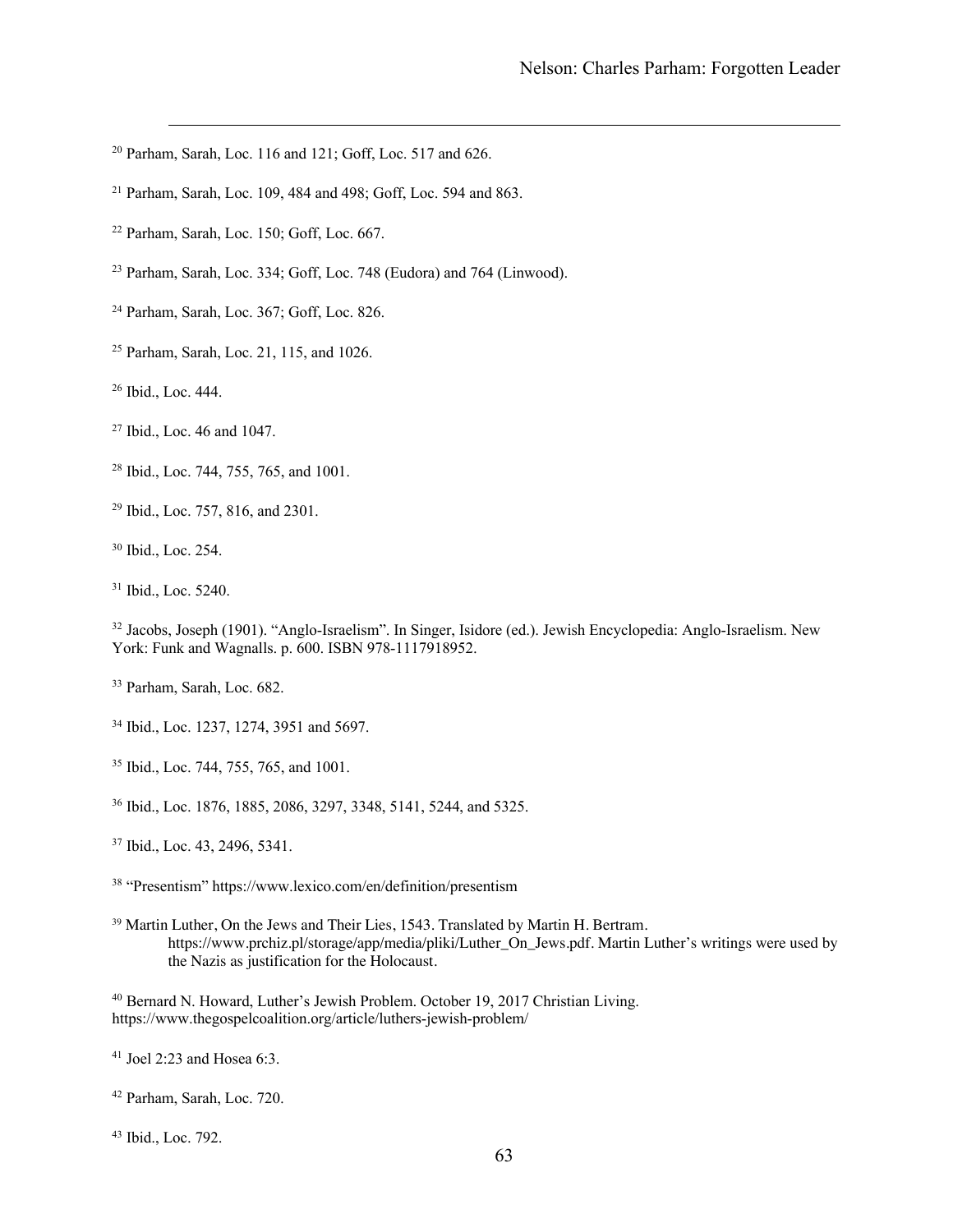Ibid., Loc. 802.

Ibid., Loc. 734.

Ibid., Loc. 738.

Ibid., Loc. 735.

Ibid., Loc. 739-763.

Weigel, 1.

Parham, Sarah, Loc. 35 and 5145.

<sup>51</sup> Houston Chronicle, Quoted in Life of Charles Parham, from 1906 Brunner, Tx meetings, Loc. 1984.

<sup>52</sup> Gary B. McGee and Darrin J. Rodgers, "The Assemblies of God: Our Heritage in Perspective," Flower Pentecostal Heritage Center, Springfield, MO: iphc.org (accessed April 13, 2017).

Parham, Sarah, Loc. 724 and 1788.

Ibid., Loc. 150.

Ibid., Loc. 176, 1033, 1304, 1531, 1599, 1736, 3258, and 5024.

Ibid., Loc. 2036.

Ibid., Loc. 718, 1782, and 1833.

Ibid., Loc. 375, 566, and 701.

Ibid., Loc. 492, 572, and 5380.

Ibid., Loc. 348, 415, 434, 575, 610, 621, 1024, and many others.

Ibid., Loc. 1949.

<sup>62</sup> A Standard History of Kansas and Kansans, by William C. Connelley (Chicago: Lewis Publishing Co. 1928); Parham, Loc. 5581.

<sup>63</sup> In 1906 before Azusa Street 100,000 people believed, during the first 5 years would be 55 people per day. A year before his death in 1928, 2,000,000 people believed, would be about 202 people per day during the first 27 years. In 2015 with 650 million Pentecostal/Charismatic people would be 15,469 people per day, who have come into the modern Pentecostal Movement since its inception on January 1, 1901.

Parham, Sarah, Loc. 4906.

 Parham, Charles, Apostolic Faith (Baxter Springs) 1927 January, copied from the document located at the Apostolic Heritage Museum, Joplin, MO on June 16, 2020 by author.

Parham, Sarah, Loc. 2259-2267.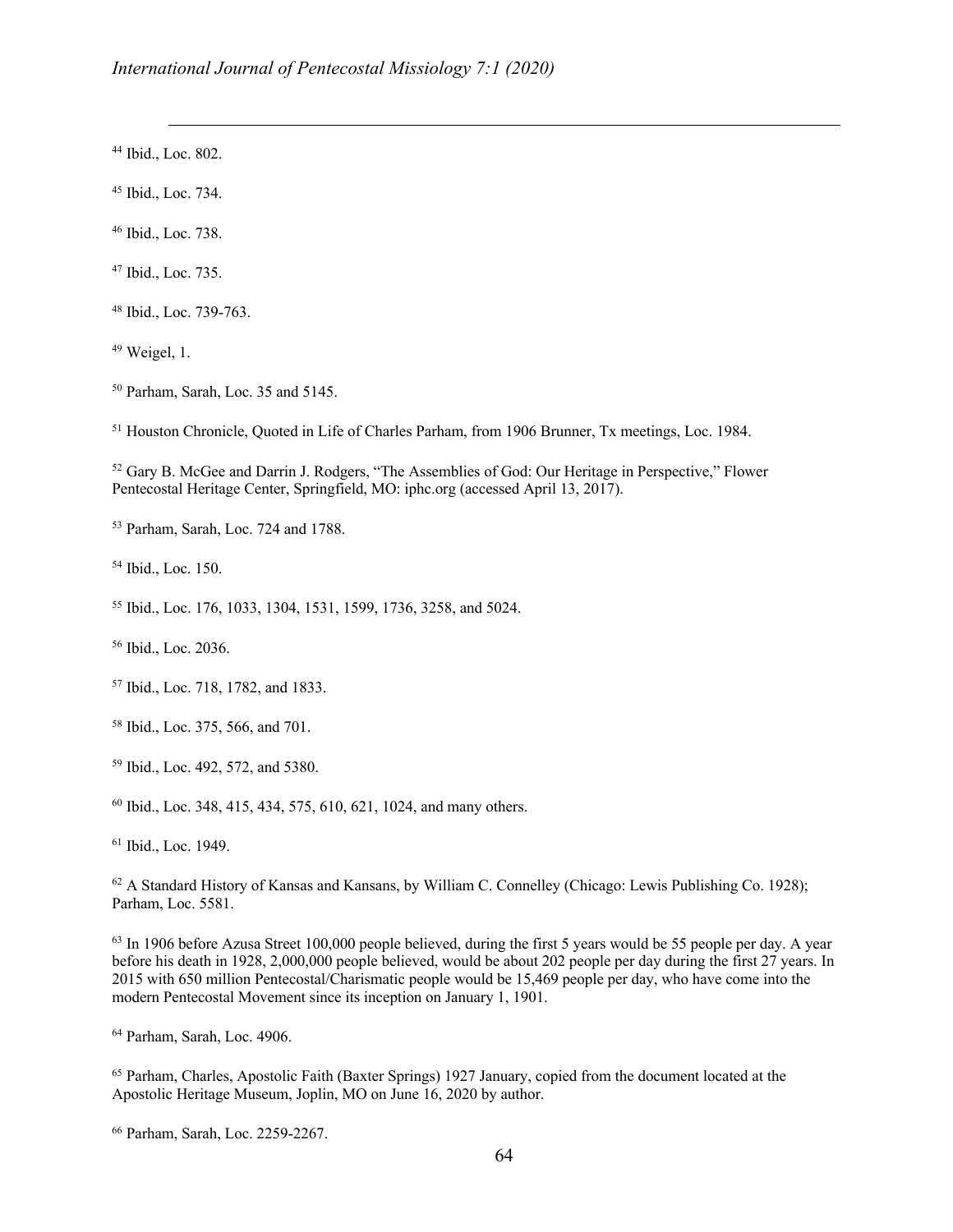<sup>67</sup> This was the opinion of James Goff. "He clearly desired leadership and his "resignation" resulted from both his frustration at having lost authority and his desperate hope to gain it back. But he would never enjoy so much authority again." Goff, Loc. 134.

Ibid., Loc. 1949.

Parham, Sarah, Loc. 2017, 2020.

Ibid., Loc. 2017.

Seymour's letter to Parham, August 27, 1906. Parham, Location 2002 and 2017.

Ibid., Loc. 2020.

Goff, Loc. 2236.

 "Dowie, John Alexander," Britannica. https://www.britannica.com/biography/John-Alexander-Dowie (accessed July 6, 2020).

Parham, Sarah, Loc. 689.

"Dowie," Britannica.

 Rolvix Harlan, John Alexander Dowie and the Christian Catholic Apostolic Church in Zion, dissertation submitted to the University of Chicago, 1906. 22. https://books.google.com/books?id=8SgXAAAAYAAJ&pg= PP5&dq=dowie+stroke+1905&source=gbs\_selected\_pages&cad=3#v=onepage&q=dowie%20stroke%201905&f=fa lse.

Parham, Sarah, Loc. 2017 and 2027.

 "John Alexander Dowie," Apostolic Archives, Joplin, MO. https://www.apostolicarchives.com/articles/article/8801925/173152.htm.

"Signs of the Older Times," Shorpy, https://www.shorpy.com/node/1234

 Christian Flat Earth Ministry. https://christianflatearthministry.org/2016/05/26/proposal-have-the-firstinternational-conference-of-flat-earthers/

 "John Alexander Dowie: a prohibitionist masterclass," Churchmouse Campanologist, https://churchmousec.wordpress.com/2012/07/08/john-alexander-dowie-a-prohibitionist-masterclass/

Parham, Sarah, Loc. 2019.

Parham, Sarah, Loc. 1949.

Parham, Sarah, Loc. 2029.

Parham, Sarah, Loc. 2030-2036.

Parham, Sarah, Loc. 2031.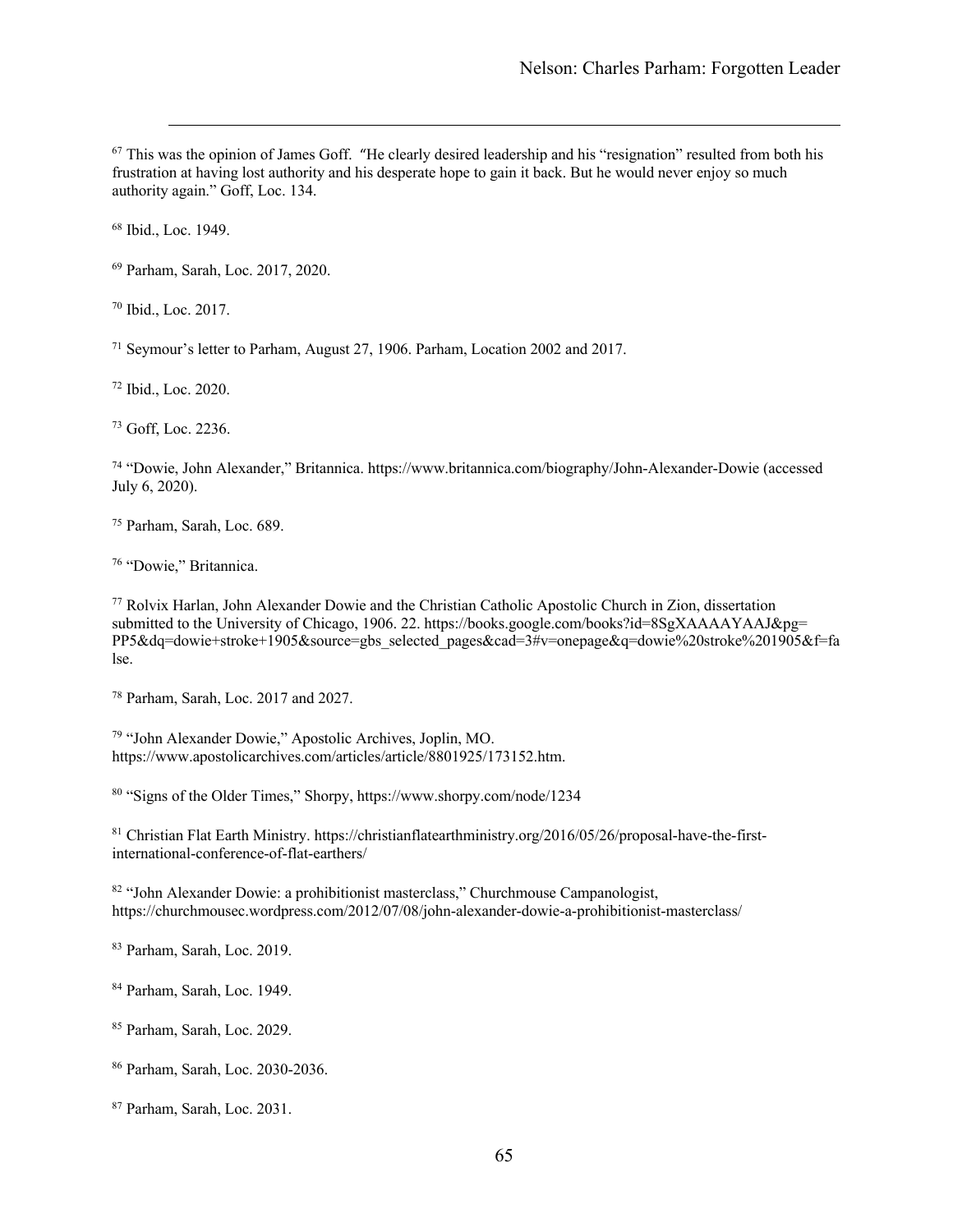<sup>88</sup> Parham, Sarah, Loc. 2036. Goff, Loc. 2267.

<sup>89</sup> Parham, Sarah, Loc. 2043.

<sup>90</sup> R. G. Robins, Pentecostalism in America. Santa Barbara, CA: Praeger. 27.

 $91$  Goff. Loc. 2304.

 $92$  New York Times, September 27, 1906, p. 7.

<sup>93</sup> "Wilbur Glenn Voliva," Alamy. https://www.alamy.com/sign-at-the-border-of-the-city-of-zion-illinois-usaimage66180804.html.

94 "Wilbur Glenn Voliva," Alamy. https://www.alamy.com/sign-at-the-border-of-the-city-of-zion-illinois-usaimage66180807.html.

<sup>95</sup> "Wilbur Glenn Voliva" Alamy, https://www.alamy.com/sign-at-the-border-of-the-city-of-zion-illinois-usaimage66180804.html.

<sup>96</sup> Parham, Sarah, Loc. 2561.

 $97$  "At the Parham meeting in Zion City, New Year's night, it is reported that there were 2000 persons in attendance. Parham preached two hours on the baptism of the Holy Ghost." Parham, Loc. 2216.

<sup>98</sup> Robert Wuthnow, American Misfits and the Making of Middle-Class Respectability. Princeton, NJ: Princeton University Press, 2017. 128.

<sup>99</sup> Parham, Sarah, Loc. 2070.

<sup>100</sup> Parham, Sarah, Loc. 2002 and 2010. Also, "He was expecting to go to Los Angeles, Cal., as W. J. Seymour was still writing urgent letters appealing for help, as spiritualistic manifestations, hypnotic forces[,] and fleshly contortions as known in the colored Camp Meetings in the south, had broken loose in the meeting." Loc. 2017.

<sup>101</sup> Seymour gave credit to Parham as "God's leader in the Apostolic Faith Movement." in his first Apostolic Faith paper in September 1906, but after their split took away this title and said that "we honor Jesus as the great Shepherd of the sheep" in the December issue in 1906. Apostolic Faith (Azusa), September 1906 and December 1906. Seymour, William, The Azusa Papers. Jawbone Digital. Kindle Edition. Loc. 39, 1666-1673.

<sup>102</sup> Parham, Sarah, Loc. 1782 and 1795.

<sup>103</sup> Parham, Sarah, Loc. 2084 and 2094.

<sup>104</sup> Parham, Sarah, Loc. 1795. Gohr, 2-4.

<sup>105</sup> Gohr, 12.

<sup>106</sup> Charles Shumway in his dissertation entitled "A Critical History of 'The Gift of Tongues.'" A. B. diss., University of Southern California, 1914. 173.

<sup>107</sup> The falsehood that William Seymour was seated outside the classroom has been debunked by 1. Sarah Parham, The Life of Charles F. Parham, p. 137. And 2. Ethel Goss, *The Winds of God*, Loc. 787 (p. 73), and 3. Pauline Parham, 1989 lecture, and 4. The Apostolic Faith Report May 1921, p. 5. Gohr refutes these accusations in his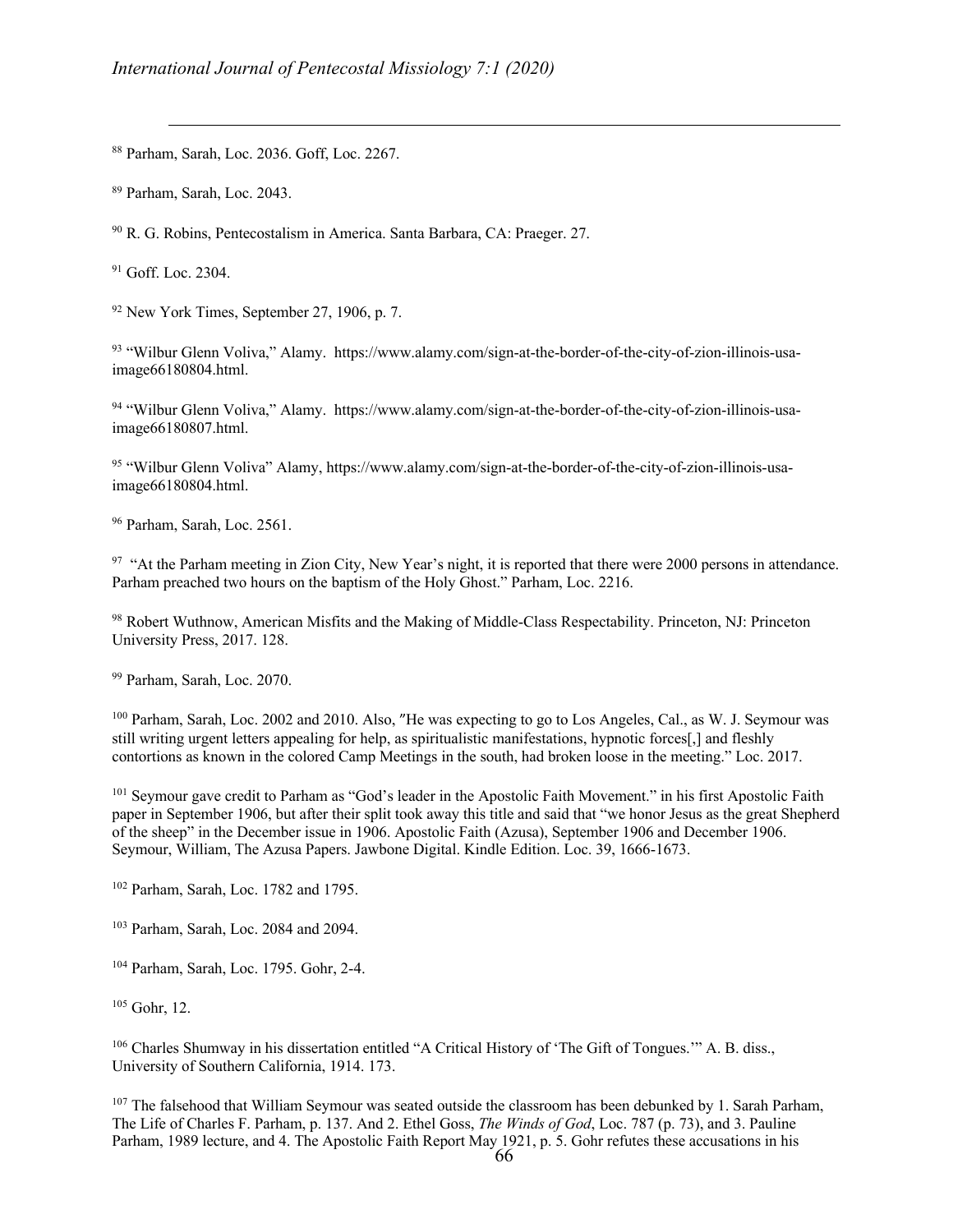presentation to SPS: Glenn W. Gohr, "Charles F. Parham: Interacting with Culture in the Context of his Belief System," History Interest Group, Flower Pentecostal Heritage Center, Presented at the 45th [sic. actually 46th] Annual Meeting of the Society for Pentecostal Studies. Mar 9-11, 2017 at St. Louis, Missouri. Many original documents on Parham can be found at the Flower Pentecostal Heritage Center, Springfield, MO; the Apostolic Faith Bible School and Headquarters, Baxter Springs, KS; and at the Apostolic Heritage Museum and Apostolic Archives International, Joplin, MO.

<sup>108</sup> Charles R. Fox, Jr. and Vinson Synan. William J. Seymour: Pioneer of the Azusa Street Revival. 2012. "Parham had Seymour sit in the hallway outside the classroom's open door." And Henry H. Knight. From Aldersgate to Azusa Street. 1910. 213. "forced Seymour to sit outside the classroom with the door ajar during classes." And Wikipedia is a typical example stating that: "Though Seymour's attendance at Parham's school violated Texas Jim Crow laws, with Parham's permission, Seymour simply took a seat just outside the classroom door." https://en.wikipedia.org/wiki/William\_J.\_Seymour.

<sup>109</sup> Parham, Sarah, Loc. 1580-1585.

<sup>110</sup> Parham, Sarah, Loc. 1855.

<sup>111</sup> Parham, Sarah, Loc. 1028, 2266, 3434.

<sup>112</sup> Goff makes these fair conclusions concerning Parham's views on race: It would be erroneous to suggest that Parham ever attained sufficient enlightenment to place him anywhere near Dowie's policy of racial equality. Nonetheless, it is equally erroneous to suggest, as Nelson has, that in 1905–06, Parham operated from the hard-racial guidelines of W. F. Carothers. Parham's sensitivity to black people's needs would decrease with age and in response to his bitter break with Seymour and Azusa Street. Yet the Charles Parham who made provisions for Seymour in December 1905 was far from a ranting, card-carrying racist. Convinced that his race was superior, he was equally sure that his spiritual revelation superseded the constrictions of society. His outreach to blacks in Houston came from a firm conviction that the Pentecostal message was for all races and was bridged in spite of local opposition. Jim Crow legislation and public opinion forced Parham and his Kansas associates to proceed cautiously but they forged on, nonetheless.

In the final analysis Parham was neither a racial reformer nor a champion of white supremacy. Rather, he occupied a paternalistic middle ground typical of many if not most white ministers from the Midwest. His goal was the radical salvation of Christianity in the 20th century through the renewal of Pentecostal power. Missionaries would be endowed with the gift of language to ensure the glorious end time revival. Such a revolutionary goal, of necessity, included all races. Goff, Loc. 2061-2070.

Dylan Tate comes to a similar conclusion: The evidence does not explicitly reveal the dilemma between Parham and Seymour to focus on race issues. The fact that Seymour received his training under Parham does not support that argument. If someone tries to argue that Parham did not know Seymour would lead whites, they speak from silence. The primary issue revealed focuses on fanaticism. Parham took offense of all the "gibberish," hypnotist, and other unorderly activities taking place.112 When looking at Parham's theological view of British-Israel, it does not support a racist stance. The actions of Parham clear his name. He went to black communities and interacted peaceably with the black people. There were several blacks part of his school and biblical teaching — the evidence of non-hatred stacks up against any claims of racism for Charles F. Parham. Dylan Tate, "Parham Research Paper", Assemblies of God Theological Seminary. February 2020, Unpublished Paper.

<sup>113</sup> Glenn W. Gohr, "Charles F. Parham: Interacting with Culture in the Context of his Belief System," History Interest Group, Flower Pentecostal Heritage Center, Presented at the 45th Annual Meeting of the Society for Pentecostal Studies. 12.

<sup>114</sup> Parham, Sarah, Loc. 2020.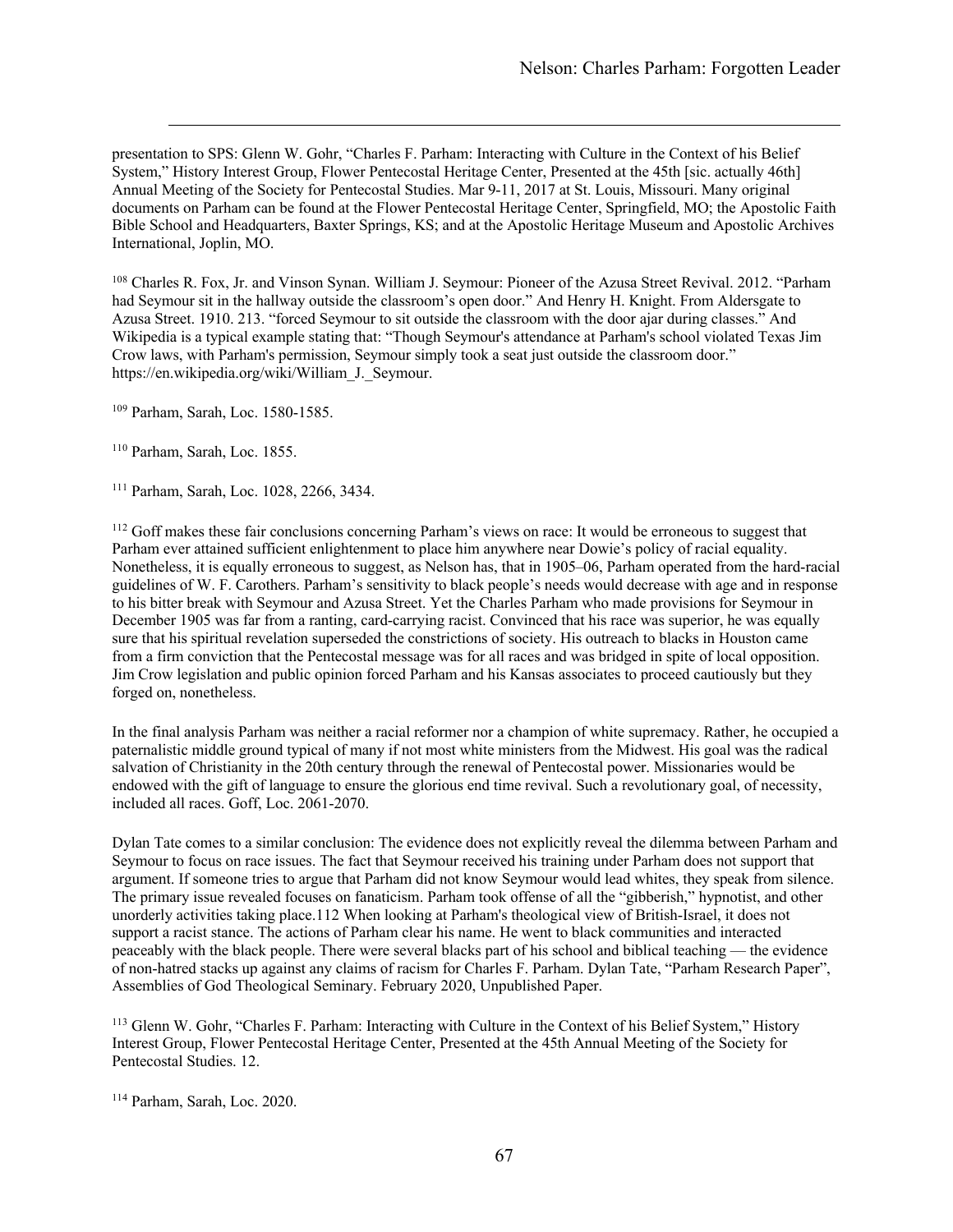<sup>115</sup> In Acts 15:36-41 Barnabas wanted to take (John) Mark with them on their second missionary journey and Paul did not. True to Barnabas' personality as the son of encouragement, he wanted to take John Mark and restore him to ministry after he abandoned the team on the first journey. Paul, true to his personality, was focused on those who had never heard the gospel and did not want to be encumbered by John Mark, who might hinder the missionary work.

<sup>116</sup> Parham wrote, "a white woman, perhaps of wealth and culture, could be seen thrown back in the arms of a big 'buck nigger,' and held tightly thus as she shivered and shook in freak imitation of Pentecost." "Free Love", Apostolic Faith (Baxter Springs, KS): 1912, Dec. quoted in The Azusa Street Revival and Its Legacy edited by Harold D. Hunter, Cecil M. Robeck. 49. Parham's statement here, may speak more of his concern for order than racism.

<sup>117</sup> Bartleman states in his book "The Devil overdid himself again. Outside persecution never hurt the work. We had the most to fear from the working of evil spirits within. Even spiritualists and hypnotists came to investigate and to try their influence. Then all the religious soreheads, crooks, and cranks came, seeking a place in the work. We had the most to fear from these. But this is always the danger to every new work; they had no place elsewhere. This condition cast a fear over many that was hard to overcome. It hindered the Spirit much. Many were afraid to seek God for fear the Devil might get them. We found early in the Azusa work that when we attempted to steady the ark, the Lord stopped working. We dared not call the attention of the people too much to the working of the Evil One. Fear would follow. We could only pray—then God gave victory. There was a presence of God with us that, through prayer, we could depend on." Frank Bartleman, Azusa Street. Whitaker House. Kindle Edition. Loc. 517-523. Also Dylan Tate, MA Paper.

<sup>118</sup> Parham, Sarah, Loc. 2110.

<sup>119</sup> "With workers from the Texas field we opened a great revival in the W. C. T. U. (Women's Christian Temperance Union) Building on Broadway and Temple Streets in Los Angeles. Great numbers were saved, marvelous healings took place, and between two and three hundred who had been possessed of awful fits and spasms and controls in the Azusa Street work were delivered and received the real Pentecost teachings and many spake with other tongues." Parham, Loc. 2110.

<sup>120</sup> Apostolic Faith (Azusa) September 1906 and December 1906.

 $121$  "I will quote a piece concerning organisation and leadership which Mr. Parham printed in "The Apostolic Faith" published in Zion City, 1907. "In resigning my position as Projector of the Apostolic Faith Movement, I simply followed a well-considered plan of mine, made years ago, never to receive honor of men, or to establish a new Church. I was called a pope, a Dowie, etc., and everywhere looked upon as a leader or a would-be leader and proselyter. "These designations have always been an abomination to me and since God has given almost universal light to the world on Pentecost there is no further need of my holding the official leadership of the Apostolic Faith Movement. Now that they are generally accepted, I simply take my place among my brethren to push this gospel of the Kingdom as a witness to all nations. "I shall still remain the same to my brethren in assistance, advice, and in donating to them my extra cash, as when I bore the meaningless title of 'Projector.' Parham, Loc. 2259.

<sup>122</sup> Goff, Loc. 2512.

<sup>123</sup> Goff, Loc. 2517.

<sup>124</sup> Goff, Loc. 2501.

<sup>125</sup> Goff, Loc. 2519.

<sup>126</sup> Goff, Loc. 2527. Parham, Loc. 2528.